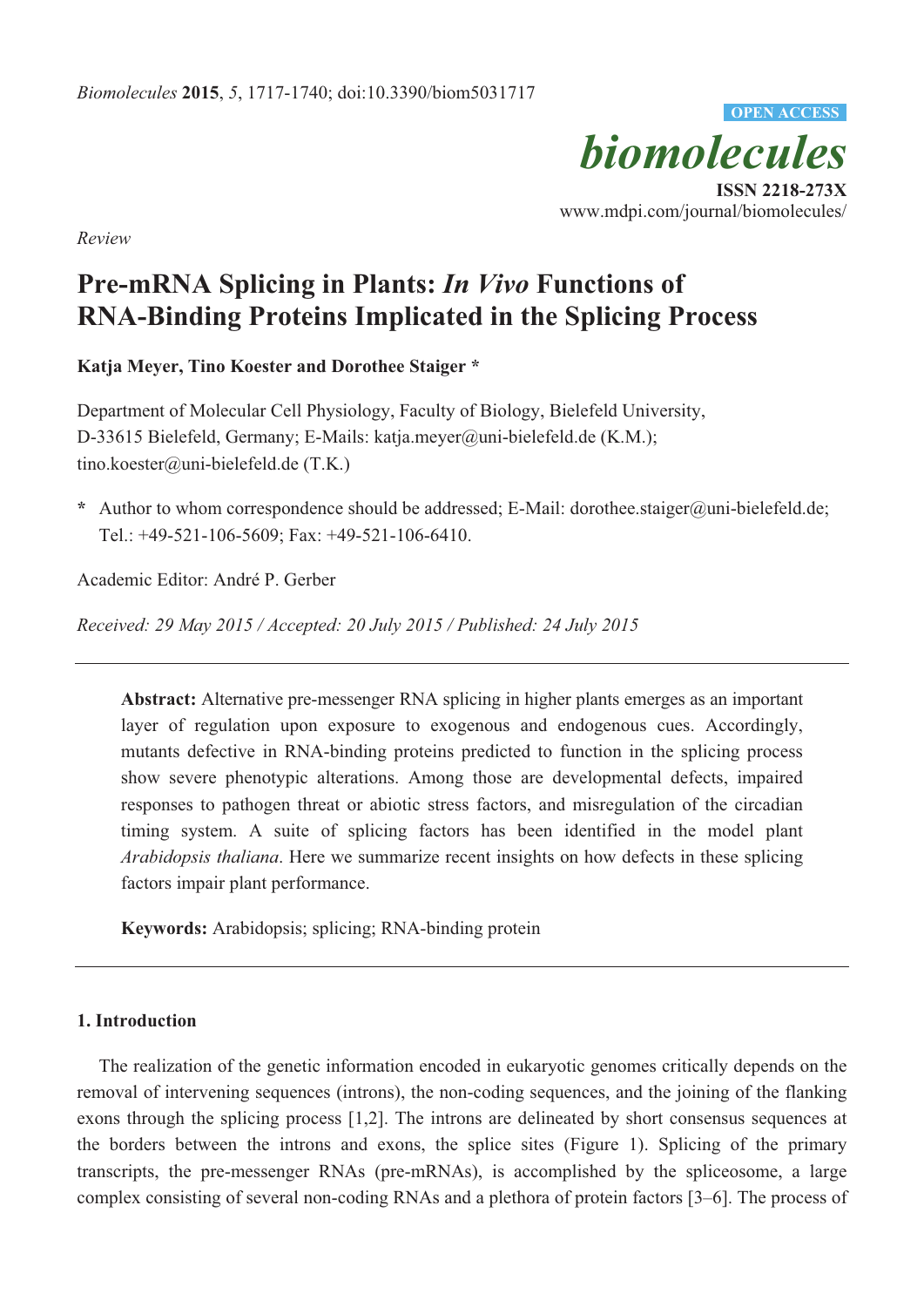pre-mRNA splicing is best understood in mammals and yeast, mainly through biochemical purification of spliceosomal components and functional tests using *in vitro* splicing assays.



**Figure 1.** Splicing signals involved in pre-mRNA splicing. Introns are delineated by short consensus sequences, the 5' and 3' splice sites  $(R =$  Purine,  $A/G$ ), the polypyrimidine tract  $(Y = Pyrimidine, C/T)$ , and the branch point sequence. Intronic splicing silencers (ISS), intronic splicing enhancers (ISE), exonic splicing silencers (ESS), and exonic splicing enhancers (ESE) are additional sequence elements serving as docking sites for protein factors that promote or impair assembly of the spliceosome at particular splice sites and thus control the splicing process. The green boxes denote exons. Introns are represented by lines with the consensus sequences indicated (see text for details).

## *1.1. The Splicing Process*

The spliceosome assembles at each intron in a precise order, briefly summarized here [4]. The spliceosome comprises small nuclear ribonucleoprotein complexes (snRNPs) which are composed of small nuclear RNAs associated with distinct sets of proteins. The U rich small nuclear RNAs (U snRNAs) are short non-coding, non-polyadenylated transcripts. The Sm class of snRNAs, U1, U2, U4, and U5, associates with Sm proteins, named after the patient Smith with an autoimmune disease who developed antibodies against these proteins. The Like-Sm U6 snRNA associates with the related Sm-like proteins Like Sm 2 (Lsm2) to Lsm8 to form the U6 snRNP [7].

The splicing process is initiated by the interaction of the U1 snRNP with the 5' splice site through base pairing of the U1 snRNA to complementary sequences in the pre-mRNAs (Figure 2). The two subunits of U2 auxillary factor (U2AF) interact with the 3' splice site. The 35 kDa subunit U2AF<sup>35</sup> binds to the intron/exon border and the 65 kDa subunit  $U2AF^{65}$  binds to the polypyrimidine tract upstream of the intron/exon border, leading to the so-called complex E. Subsequently, the U2 snRNP binds to the branch point via base pairing of U2 snRNA, defining complex A. An assembly of the U4, U5, and U6 snRNPs (the so-called U4/U6.U5 snRNP) is then docked onto the U2 snRNP, leading to the precatalytic complex B that comprises all five snRNPs. After major rearrangements and the release of the U1 and U4 snRNPs, the activated complex  $B^{act}$  is formed. In the first step of the splicing reaction, the pre-mRNA is cleaved at the 5' splice site and lariat formation of the intron sequence takes place by ligating its 5' end to the branch point adenosine. This leads to the formation of complex C that then catalyzes the second step of the splicing reaction, the cleavage at the 3' splice site, the ligation of the exons, and the release of the spliced mRNA. The lariat is degraded and the snRNPs are recycled. Throughout the catalytic cycle, ATP-dependent RNA helicases are involved in the remodeling of the spliceosome, e.g., through reconfiguring RNA-RNA interactions [8].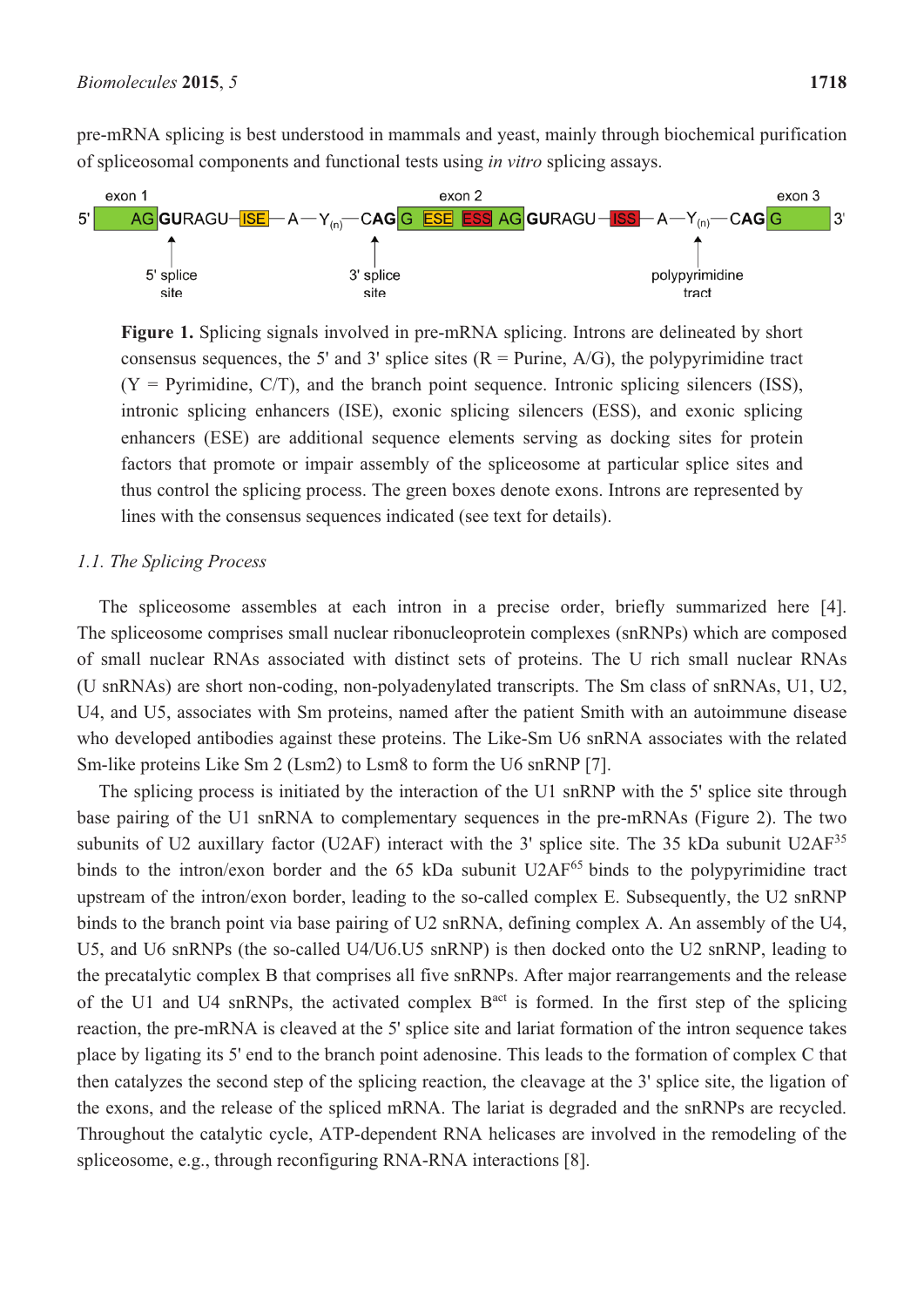

**Figure 2.** The spliceosomal cycle. The splicing process is initiated by the interaction of the U1 snRNP with the 5' splice site through base pairing of the U1 snRNA to complementary sequences. The U2AF subunit U2AF $35$  binds to the intron/exon border and the subunit U2AF<sup>65</sup> binds to the polypyrimidine tract upstream of the intron/exon border, leading to the complex E. Subsequently, the U2 snRNP binds to the branch point, defining complex A. The U4/U6.U5 snRNP is then docked onto the U2 snRNP, leading to the precatalytic complex B. After major rearrangements and the release of the U1 and U4 snRNPs, the activated complex  $B<sup>act</sup>$  is generated. In the first step of the splicing reaction, the pre-mRNA is cleaved at the 5' splice site and lariat formation of the intron sequence takes place by ligating its 5' end to the branch point adenosine. This leads to the formation of complex C that then catalyzes the second step of the splicing reaction, the cleavage at the 3' splice site, the ligation of the exons, and the release of the spliced mRNA. The lariat is degraded and the snRNPs are recycled. The proteins with a demonstrated role in pre-mRNA splicing in Arabidopsis are shown where in the spliceosomal cycle they are proposed to act, based on the homology to their human counterparts. The boxes denote exons; the thin line denotes the intron. NTC, Nineteen Complex.

#### *1.2. Alternative Splicing*

Not every splice site of a pre-mRNA is used in each instance the gene is transcribed. This conditional splicing is known as alternative splicing [9,10]. It enables the cell to obtain different mRNA isoforms from the same gene. By these means, the coding capacity of the genome is greatly enhanced. In humans, for example, alternative splicing expands the proteome five times compared to the number of protein-coding genes [11]. Alternative splicing events include exon skipping (ES), alternative 5' or 3' splice site selection, retention of introns (IR), or combinations of these events.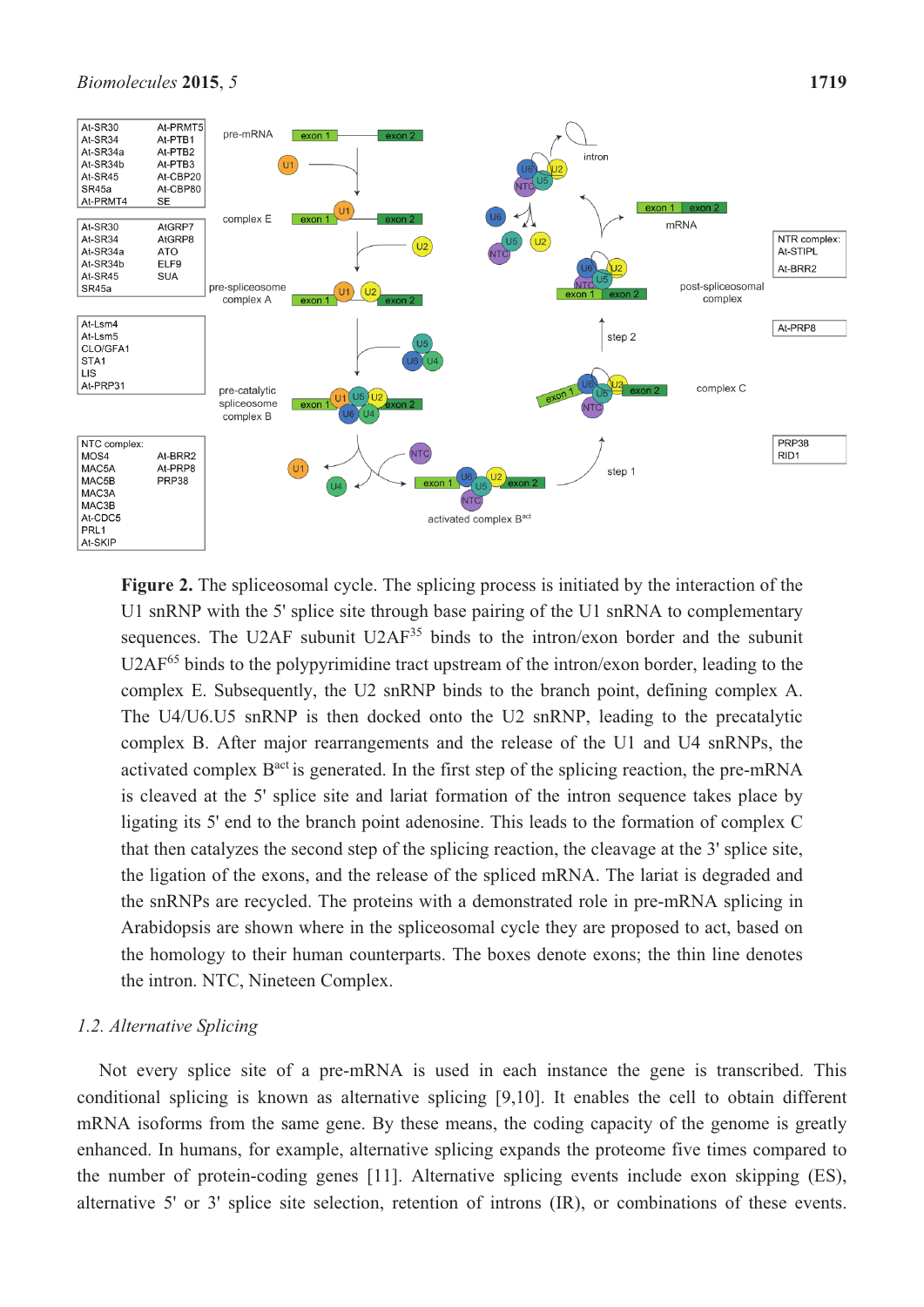Depending on the exclusion or inclusion of exons, protein variants with different domain composition arise from the mRNA isoforms. The corresponding protein variants may have distinct functions or localize to different subcellular compartments. Furthermore, alternative splicing can alter the open reading frame (ORF) and lead to mRNA variants with premature termination codons (PTCs). Such PTC-containing transcripts can be eliminated via the nonsense-mediated decay (NMD) pathway, a specialized RNA decay pathway that removes PTC-containing mRNAs that upon translation may give rise to aberrant proteins [12]. In effect, alternative splicing-NMD can thus also lead to altered transcript levels.

## *1.3. Regulation of Splicing*

The use of the splice sites, *i.e.*, the assembly of the spliceosome at defined splice sites, is governed by *cis* regulatory elements that can be located both in the introns and the exons. These elements function by recruiting additional RNA-binding proteins during the assembly and the catalytic cycle of the spliceosome. These factors either promote or inhibit the use of splice sites. Accordingly, the regulatory sequence motifs are termed exonic splicing enhancers, exonic splicing silencers, intronic splicing enhancers, and intronic splicing silencers (Figure 1). The *trans*-acting proteins belong mainly to two broad categories. The SR (Serine Arginine rich) proteins consist of one or two RNA recognition motifs (RRMs) that contact the RNA targets and a domain enriched in serine and arginine residues involved in protein-protein interaction [13]. The hnRNPs (heterogeneous nuclear ribonucleoparticle proteins) are a class of RNA-binding proteins that associate with heterogeneous nuclear RNA and mRNA in the cytoplasm and participate in multiple steps of pre-mRNA processing in addition to their role in splicing [14]. How the splicing regulatory elements impact the choice of splice sites may vary depending on the sequence context in their surroundings. For example, SR proteins commonly repress splicing when they are bound by intronic sequences and activate splicing when they are bound by exonic sequences [15]. Mammalian hnRNPA1 inhibits splicing when recruited to introns or to exons [15]. The hnRNP-like proteins of the neuro-oncological ventral antigen (NOVA) family recognize YCAY  $(Y =$  pyrimidine, C or U) motifs that can act as exonic splicing silencers or serve as intronic splicing silencers when located in the intron preceeding an alternatively spliced exon or as an intronic splicing silencer when located in the intron following an alternatively spliced exon [16].

The importance of correct splicing patterns for the function of the cell is underscored by the observation that in humans, mis-regulation of splicing is a common feature of many diseases [17–19]. These disorders can be caused by mutations that disrupt the splicing of specific genes or by a general loss of spliceosomal function, affecting entire networks of downstream genes.

## *1.4. Pre-mRNA Splicing in Plants*

Posttranscriptional control of gene expression by regulated pre-mRNA splicing has recently moved in the focus of plant molecular biology, as alternative splicing has been found to reshape the transcriptome in particular in response to biotic and abiotic stress [20–22]. Accordingly, aberrant pre-mRNA splicing leads to severe phenotypes including impaired pathogen defense and abnormal developmental programs [23–27]. Currently, it is estimated that 61% of all multi-exon genes undergo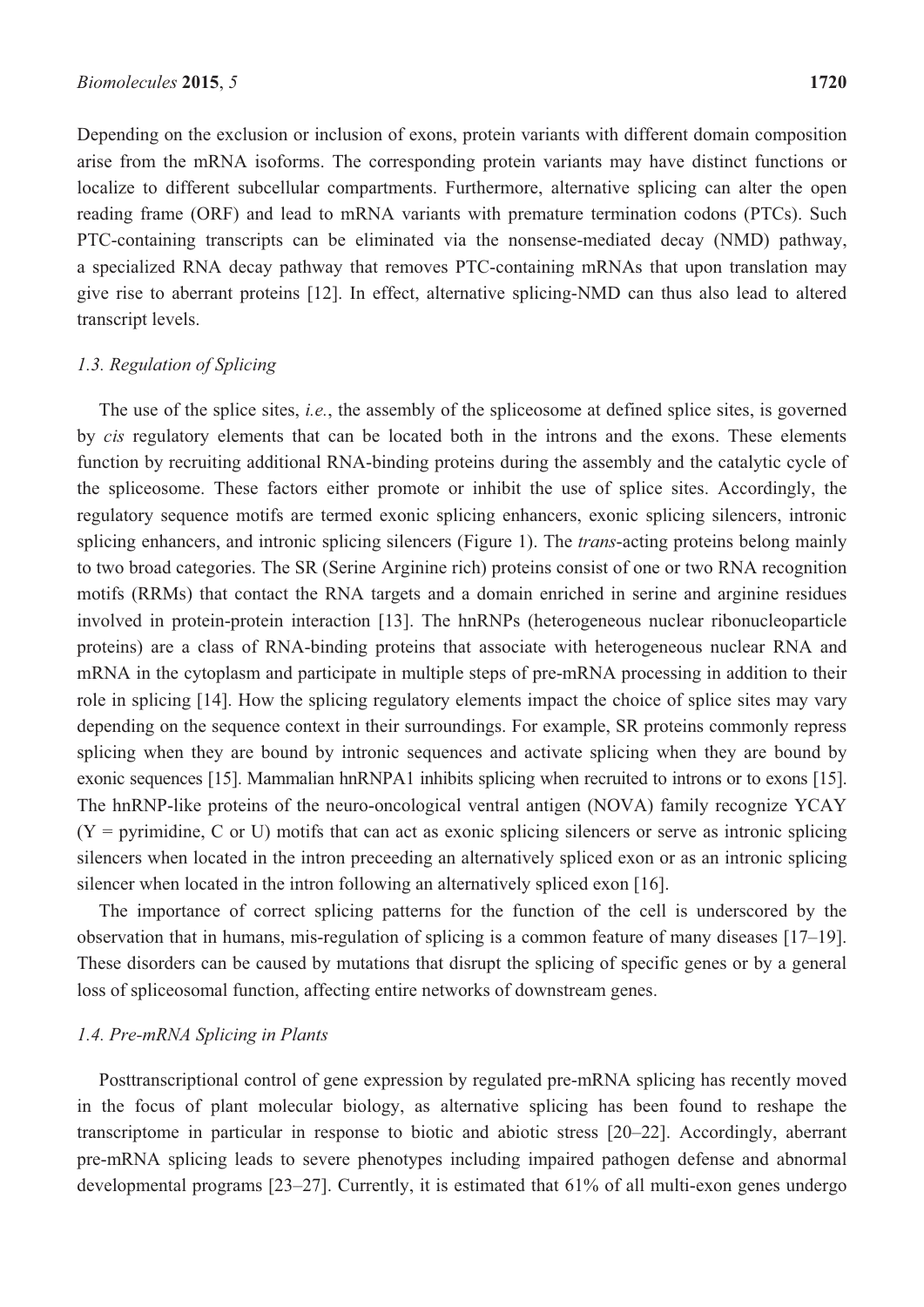Knowledge on pre-mRNA splicing in higher plants is still limited. While the basic principles are conserved there appear to also be differences in detecting introns. A mammalian intron was not efficiently spliced in plants, but some plant introns were correctly spliced in HeLa cell extracts [29–31]. One of the differences may lie in the vastly differing lengths of introns from animals that are about 5 kb on average and of plant introns with an average length of 160 bp [32].

In Arabidopsis, genes for counterparts of most spliceosomal proteins have been identified through homology searches. Soon after the Arabidopsis genome was available, 395 genes for factors predicted to function in the splicing process were identified [33]. Later, Koncz and co-workers systematically mined the TAIR10 (The Arabidopsis Information Resource 10) version of the Arabidopsis genome for homologs of components of biochemically purified spliceosomal complexes in humans, Drosophila, or yeast that were identified via mass spectrometry [34]. This search yielded another hundred candidate splicing factors. In many cases, several paralogs of mammalian and yeast spliceosomal components have been found in Arabidopsis, pointing to some redundancy within these families [33,34]. Indeed, numerous mutants have been identified in Arabidopsis with defects in predicted counterparts of mammalian and yeast splicing factors while such mutants would not be viable in the absence of a compensatory gene.

Here, we summarize recent advances in understanding proteins involved in pre-mRNA splicing and alternative splicing in the reference plant *Arabidopsis thaliana*. We will not provide a complete inventory of splicing factors. Rather, we mainly focus on proteins with a demonstrated *in vivo* function in pre-mRNA splicing through mutant analysis or transgenic approaches and summarize the phenotypes generated by misexpression of the splicing factors. *Arabidopsis thaliana* proteins named according to their mammalian counterparts are designated with "At-" for clarity. In keeping with the convention in the plant community, Arabidopsis proteins are given in uppercase letters, the corresponding transcripts are given in uppercase and italics, and mutants are given in lowercase and italics.

#### **2. Proteins Involved in Pre-mRNA Splicing in** *Arabidopsis thaliana*

## *2.1. SR Proteins*

The first proteins shown to regulate pre-mRNA splicing in plants were members of the SR protein family [35]. Originally, SR proteins in plants were identified through their cross-reaction with the mAB104 antibody directed against a phosphorylated serine in the RS domain in mammalian SR proteins [36,37]. Of note is the high number of SR proteins in plants. *Arabidopsis thaliana* has 18 SR proteins that represent six different gene families [35,38–41]. Three of them comprise orthologs of metazoan SR proteins. The family of ASF/SF2 orthologs comprises At-SR30, At-SR34, At-SR34a, and At-SR34b. The family of 9G8 orthologs comprises At-RSZ21, At-RSZ22, and At-RSZ22a that feature one zinc knuckle. In addition, there is one ortholog of SC35. The other three SR families are plant-specific. The RS2Z family comprises At-RS2Z32 and At-RS2Z33 with two zinc knuckles between the RRM and the RS domain and a C-terminal serine and proline-rich extension [42]. The RS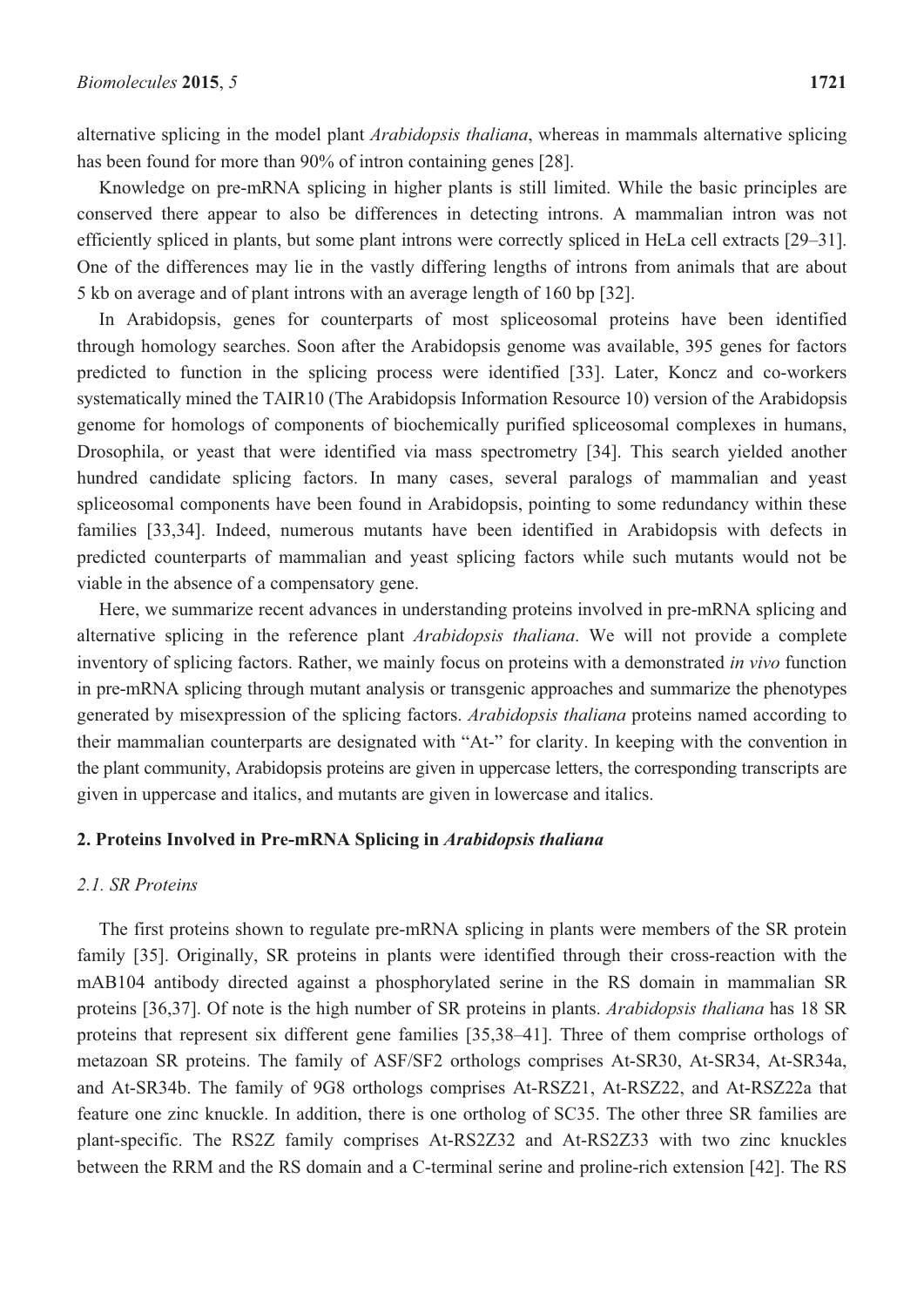family comprises At-RS31, At-RS31a, At-RS40, and At-RS41. The SCL family harbors At-SCL28, At-SCL30, At-SCL30a, and At-SCL33.

Ectopic expression of the SR proteins At-SR30 and At-RS2Z33 in transgenic plants produces a range of morphological and physiological phenotypes and impacts alternative splicing of a suite of other transcripts [43,44]. Recently, alternative splicing of At-SR30 and At-RS31 has been shown to be regulated by retrograde signaling from the chloroplast to the nucleus, a process that synchronizes gene expression in the nucleus with the needs of the chloroplast compartment [45]. Mutants deficient in At-SR34b are sensitive to Cadmium (Cd) due an increased uptake of toxic  $Cd^{2+}$  ions into the root [46]. In *sr34b*, splicing and stability of the mRNA-encoding IRON REGULATED TRANSPORTER 1 (*IRT1*), a transporter of  $Cd^{2+}$  ions located in the plasma membrane of root epidermal cells, are altered, suggesting that altered posttranscriptional regulation of *IRT1* in *sr34b* is linked to the Cd sensitivity phenotype.

Several SR proteins undergo auto-regulation through alternative splicing to PTC-containing isoforms [44,47–49]. About half of the PTC-containing isoforms are degraded via NMD and thus lead to alterations in transcript abundance [50,51]. Several of these alternative splicing events in SR genes are evolutionary conserved, underscoring their physiological relevance [41,52]. Recently, regulatory elements within an intron of *At-SCL33* have been identified that mediate auto-regulation of *At-SCL33*  alternative splicing [53]. At-SCL33 binds to a conserved sequence motif in this intron with four GAAG motifs that are necessary for correct splicing. The identification of binding sites for the SR protein will help to identify additional downstream targets of At-SCL33.

In addition to the canonical SR proteins, Arabidopsis harbors the SR-like protein SR45 with two RS domains, one of each side of the RRM, that shows homology to RNA binding protein S1, serine-rich domain (RNPS1) of the mammalian exon junction complex, a protein complex loaded onto mRNAs upon splicing [54]. The *sr45* mutant exhibits developmental abnormalities, including narrow leaves, an altered number of petals and stamens in the flowers, and short roots [55]. The use of alternative 3' splice sites leads to two alternative splice isoforms which differ by eight amino acids. The short splice variant SR45.2 specifically complements the defect of the *sr45* mutant in root growth [56]. SR45.1 harbouring the T<sup>218</sup>SPQRKTG peptide specifically complements the defect of the *sr45* mutant in petal development [56]. The mutation of  $T^{218}$  to alanine abolished the complementation whereas the mutation of  $T^{218}$  to aspartic or glutamic acid, which mimics the charge of a phosphate group, still allowed rescue of the mutant [57]. This has been attributed to phosphorylation of  $T^{218}$ . Additionally, the *sr45* mutant displays hypersensitivity to glucose and the phytohormone abscisic acid (ABA), which is complemented by both splice isoforms [58]. SR45 has recently also been implicated in splicing of the circadian clock gene *CCA1* (*CIRCADIAN CLOCK ASSOCIATED 1*). Through alternative splicing at its fourth intron, the *CCA1* transcript can give rise to transcript isoforms retaining intron 4 that would generate truncated protein isoforms due to PTCs. In the *sr45* mutant, less of the intron-retained forms are detected compared to wild-type plants. Because recombinant SR45 protein is able to bind to the retained *CCA1* intron *in vitro*, it may contribute to this alternative splicing event [59]. It is not yet known whether the *sr45* mutant exhibits a defect in circadian clock function. Furthermore, SR45 regulates alternative splicing of several *SR* transcripts, indicating extensive hierarchical regulation among those splicing regulators [55,60]. In the At-SR30 pre-mRNA, SR45 binds to the 5' end of intron 10, whose splicing is altered in the *sr45* mutant. SR45 interacts with the U1 snRNP protein U1-70K involved in the recognition of 5' splice sites and with U2AF35b involved in the recognition of 3' splice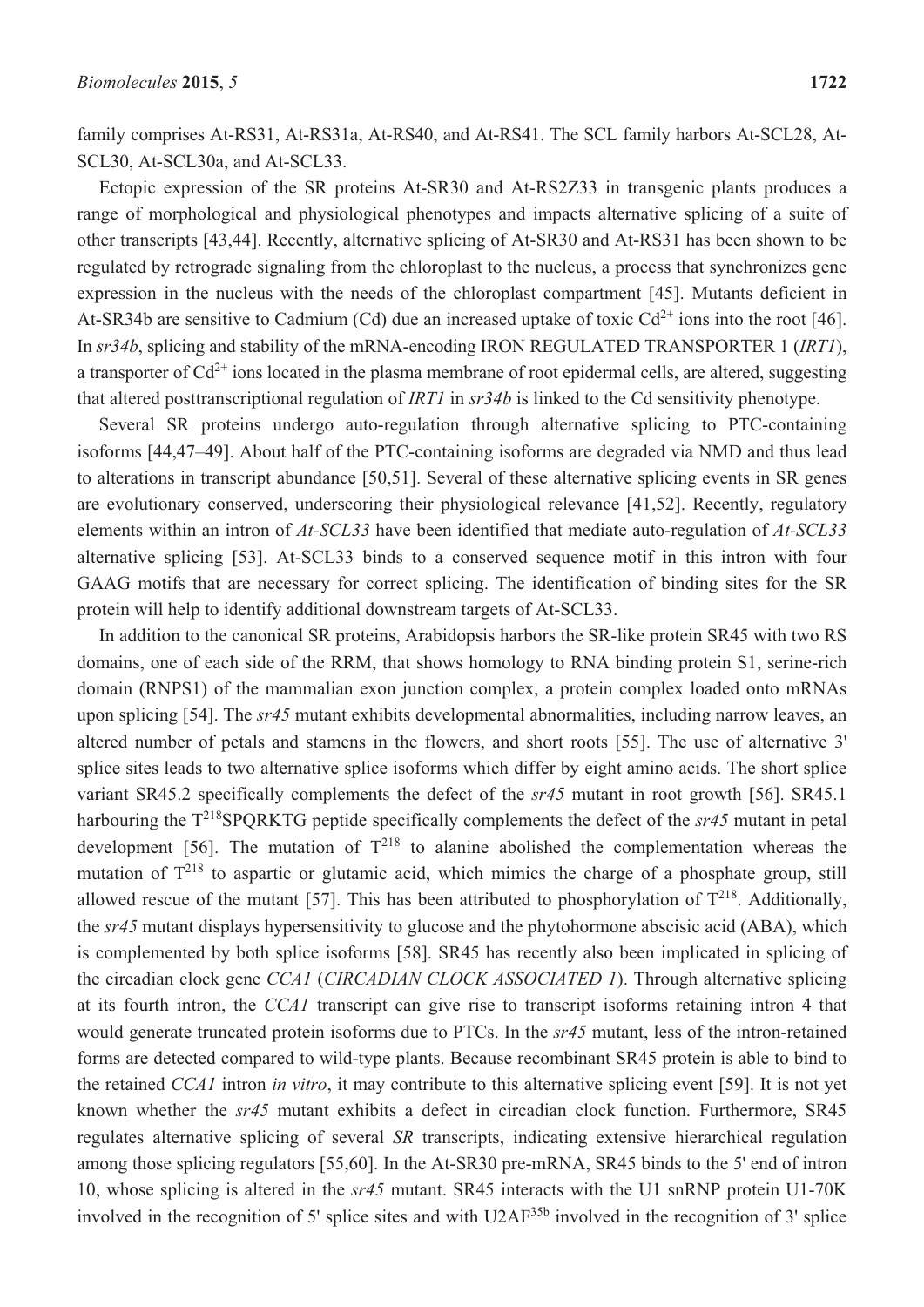sites, suggesting that SR45 helps to recruit U1snRNP to the 5' splice site and At-U2AF to the 3' splice site [60].

A hallmark of SR function is regulation by posttranslational modification. A large proportion of the SR proteins can undergo phosphorylation [61,62]. In particular, a LAMMER protein kinase, named for a conserved EHLAMMERILG motif in their catalytic subdomain, can phosphorylate SR proteins, and overexpression of the LAMMER kinase leads to aberrant splicing of At-SR30 and At-SR34 as well as other transcripts [63].

## *2.2. hnRNPs*

The second type of splicing regulators described in plants corresponds to the hnRNPs [64].

#### 2.2.1. Polypyrimidine Tract Binding Proteins

In Arabidopsis, three homologs of the polypyrimidine tract binding proteins (PTBs) that interact with the pyrimidine rich motifs at the 3' splice sites have been identified. In mammals, PTBs either activate or repress the usage of specific splice sites in the vicinity of their binding sites. PTBs can also act in a combinatorial manner with other hnRNP proteins or SR proteins [65].

Mammalian PTB negatively auto-regulates by alternative splicing where skipping of the first exon produces an NMD substrate [66,67]. Arabidopsis At-PTB1 and At-PTB2 proteins similarly show negative auto-regulation by alternative splicing of their own pre-mRNAs where inclusion of a PTC-containing cassette exon creates an NMD substrate [68]. Furthermore, At-PTB1 and At-PTB2 reciprocally cross-regulate through the same mechanism. In transgenic Arabidopsis, overexpression or knock-down of At-PTB1 or At-PTB2 alters the splicing pattern of a plethora of transcripts [69,70]. Using a transient expression system it was shown that At-PTB1 promoted skipping of an alternative exon in a splice reporter construct whereas At-U2AF<sup>65</sup> promoted its exclusion, indicating that At-PTB1 and At-U2A $F^{65}$  can act antagonistically, similar to what is observed in mammals [70].

A physiological role for At-PTBs in seed germination was found through the control of *PHYTOCHROME INTERACTION FACTOR 6* (*PIF6*) splicing. A *PIF6* alternative splice variant is predicted to encode a short protein variant lacking the DNA binding domain due to exon skipping [71]. Down-regulation of AtPTB1 or AtPTB2 increased the exon skipping, and the shift to the short protein variant accelerated seed germination in the presence of the phytohormone abscisic acid (ABA) that retards germination. Up-regulation of At-PTB1 or At-PTB2 in turn reduced exon skipping, favoring the full length PIF6 protein, and delayed seed germination in the presence of ABA.

The more distantly related At-PTB3 did not exhibit a significant impact on alternative splicing [69].

#### 2.2.2. Glycine-Rich RNA Binding Proteins

Higher plants harbor a gene family encoding small RNA-binding proteins with an N-terminal RRM and a glycine stretch at the C-terminus that are simplified versions of mammalian hnRNPs [72,73]. These glycine-rich RNA-binding proteins are involved in responses to diverse environmental stresses. Two of the family members, AtGRP7 and AtGRP8, have a role in alternative splicing. These proteins are controlled by the circadian clock [74]. A reverse genetic approach has shown that AtGRP7 plays a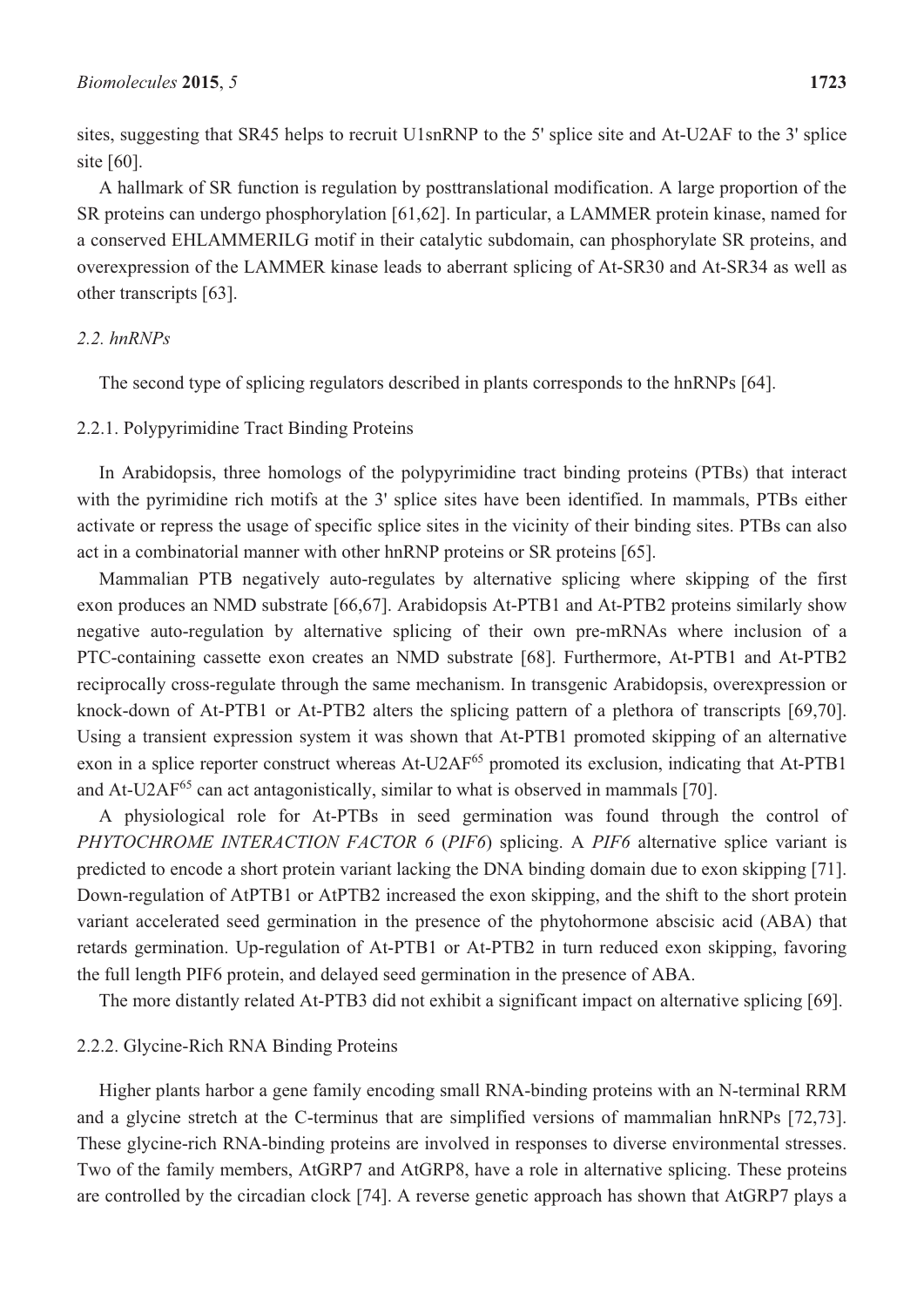regulatory role in the circadian timing system [75]. AtGRP7 negatively auto-regulates through binding to its own mRNA, leading to the usage of an alternative cryptic splice site within the intron that generates an alternative transcript isoform subject to NMD [76]. AtGRP8 uses the same negative feedback loop to control its own expression. Additionally, AtGRP7 and AtGRP8 are able to reciprocally cross-regulate each other's expression [77]. Thus, they are the first example of a posttranscriptional feedback loop in the circadian timing system of any organism.

When transgenic plants with elevated or reduced levels of AtGRP7 were investigated with an alternative splicing panel based on Reverse Transcription–PCR [78], significant changes of alternatively spliced isoforms were found for 20% of the analyzed splicing events [79]. In particular, altered AtGRP7 levels lead to changes in the choice of alternative 5' splice sites. Several of the identified transcripts are bound *in vivo* by AtGRP7 but not by a mutant version with the conserved arginine 49 in the RRM that is important for RNA binding exchanged for glutamine [79,80]. This indicates that AtGRP7 impacts alternative splicing of these transcripts via direct interaction. Several of these alternative splicing events are also influenced by the paralog AtGRP8, indicating that both proteins act on a shared set of downstream targets. Notably, AtGRP7 also boosts plant defense reactions against pathogenic *Pseudomonas syringae* bacteria. It binds to several defense-related transcripts *in vivo* [81,82]. Upon infection, pathogenic *Pseudomonas syringae* bacteria inject type III effector protein HopU1, an ADP riboslyase, into plant cells as part of their virulence strategy [83]. HopU1 ADP ribosylates the  $R^{49}$ in the RNA recognition motif of AtGRP7 to disable RNA binding and subvert immune responses [84].

#### *2.3. Spliceosomal Proteins*

Apart from the involvement of SR proteins and hnRNPs in the regulation of splicing, mutants deficient in spliceosome-associated proteins have been found to exhibit splicing defects in Arabidopsis.

## 2.3.1. General snRNP Proteins

The snRNPs of the spliceosome contain general proteins in addition to proteins specific for the respective snRNP. *SmD3b* mutants defective in the general snRNP core protein At-SmD3b display a range of physiological phenotypes including impaired root growth, an altered number of floral organs, and late flowering [85]. These phenotypes correlated with altered splicing patterns of several pre-mRNAs.

Mutants defective in the U6 snRNP core protein At-Lsm4 also show splicing defects [86]. In particular, several genes of the circadian clock are aberrantly spliced. Accordingly, the *lsm4* mutant shows a long period of circadian transcript oscillations [87]. The *lsm5* mutant shows a global defect in pre-mRNA splicing [88,89]. A reduced level of U6 snRNA in *lsm5* suggests that At-Lsm5 contributes to U6 stability [88]. In particular, At-Lsm5 affects the splicing of transcripts associated with salinity stress, a major threat to plants. Accordingly, constitutive overexpression of At-Lsm5 improves salt tolerance in transgenic plants. This correlates with an increased splicing accuracy and efficiency for stress-responsive genes [89].

Arginine methylation is an important posttranslational modification of proteins catalyzed by protein arginine methyltransferases. While many cellular proteins including histones can be modified by these enzymes, arginine methylation is frequently observed in RNA-binding proteins with glycine-arginine-rich motifs. Protein arginine methyltransferase 5 methylates the spliceosomal U snRNP proteins B, B', D1,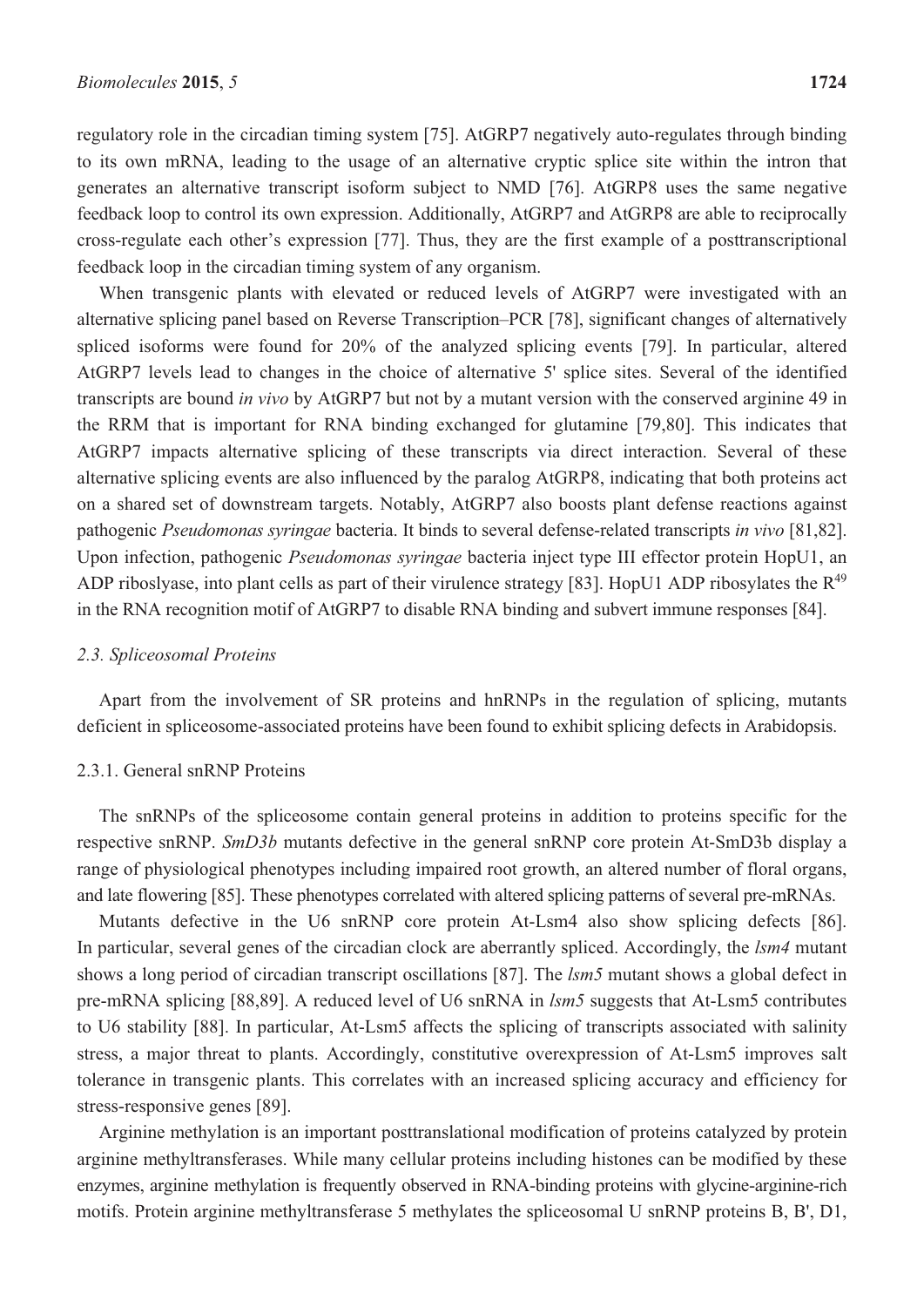and D3. This modification is crucial for the assembly of the snRNP complexes [90,91]. In Arabidopsis, *prmt5* mutant plants show a range of defects including late flowering. The transition from vegetative to reproductive growth is an important developmental decision in the life of the plant and accordingly is exquisitely controlled. In Arabidopsis, flowering is repressed by the key floral repressor FLOWERING LOCUS C (FLC) until the plant encounters favorable conditions. Late flowering of *prmt5* mutants correlates with elevated *FLC* levels. Furthermore, the *prmt5* mutant shows reduced inhibition of hypocotyl elongation in response to light and impaired root growth in the presence of high levels of NaCl, pointing to reduced salt stress tolerance [92,93]. The *prmt5* mutant has also a defect in circadian timekeeping, showing a longer period of leaf movement and gene expression rhythms [94,95]. At-PRMT5 affects splicing of the core clock gene *PSEUDORESPONSE REGULATOR 9* (*PRR9*), suggesting that the circadian defect in *prmt5* can be partly attributed to changes in *PRR9* splice patterns [94,96]. Moreover, At-PRMT5 deficiency causes global splicing defects. About 20% of investigated alternative splicing events were altered in the *prmt5* mutant plants. Moreover, constitutive splicing was affected, although to a lesser extent than alternative splicing [93]. In *prmt5*, methylation of the U snRNP At-SmD1, At-SmD3, and At-LSm4 proteins is disturbed, which may be responsible for the observed splicing defects [96].

Recently, Arabidopsis At-PRMT4, a representative of type I protein arginine methyltransferases that generates monomethylated and asymmetrically dimethylated arginine residues, was analyzed for a role in splicing control. This was prompted by the observation that among substrates for human PRMT4, also known as CARM1, are several splicing factors including the U1C protein, a component of the U1 snRNP, SAP49 and CA150, which are associated with the U2 snRNP, as well as the spliceosomal protein SmB. Moreover, PRMT4/CARM1 regulates splicing by promoting exon skipping [97]. Single mutations in either At-PRMT4a or At-PRMT4b did not cause major developmental defects, pointing to the redundancy of the two proteins [98]. Double mutants deficient in both At-PRMT4a and At-PRMT4b show strikingly similar phenotypes as *prmt5* mutants, including late flowering, reduced sensitivity to light, and reduced salt stress tolerance [93]. However, they are not affected in circadian timekeeping. Transcript profiling of the *prmt4a prmt4b* mutant revealed for the first time a global role for At-PRMT4 in the control of alternative splicing in any organism and also uncovered a function in constitutive splicing. Both At-PRMT4 and At-PRMT5 appear to act on introns with weak 5' splice sites that deviate from the consensus sequence. Thus, At-PRMT4 and At-PRMT5 function may be required to stabilize the interaction of the weak splice sites with U1 snRNA [93]. A genome-wide survey will be required to test whether the mammalian counterparts may have a similar bias towards weak 5' splice sites.

## 2.3.2. U snRNP Specific Proteins

In addition to the general spliceosomal proteins, the function of several U snRNP-specific proteins has been characterized in Arabidopsis. STABILIZED 1 (STA1) is a homolog of the human U5 snRNP-associated 102-kDa protein, also known as PRPF6 (Precursor RNA Processing factor 6) [99]. STA1 affects splicing of transcripts that are induced by low temperature exposure of plants including the *COR15A* (*COLD REGULATED 15A*) transcript. *COR15A* encodes a polypeptide located in the chloroplast that protects chloroplast membranes against damage at low temperatures [100]. Because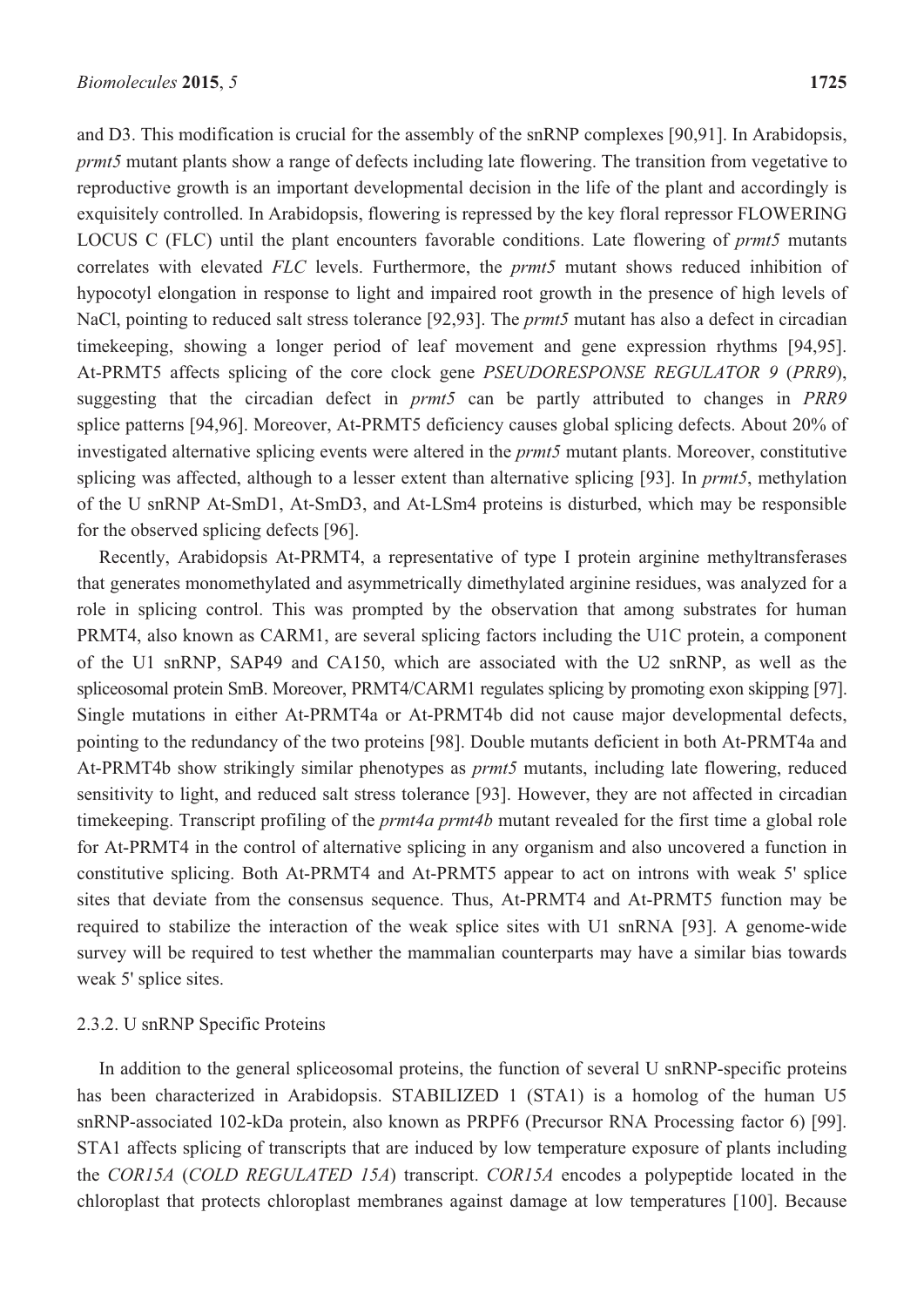the *sta1* mutant is cold-sensitive, STA1 appears to be required for correct splicing during the cold stress response.

The spliceosomal protein PRPF31 regulates the formation of the U4/U6.U5 snRNP. While *prp31* null mutants in the Arabidopsis homolog of PRPF31 are embryonic lethal, mutants with a reduced level of At-PRP31 also show an impaired tolerance to low temperature [101]. At-PRP31 is required for splicing of cold-induced genes, especially under cold stress. Expression of *STA1* and *At*-*BRR2*, a homolog of the U5 snRNP-specific RNA helicase that acts at specific steps of the splicing cycle to catalyze RNA-RNA rearrangements and spliceosome remodeling, is up-regulated in the *prp31* mutant. This suggests a concerted action of these splicing factors in the low temperature response.

A genetic screen for Arabidopsis mutants with defects in the development of female gametes, based on aberrant expression of an egg cell specific reporter gene, yielded mutants defective in several snRNP proteins [102]. While homozygous mutants are lethal, the heterozygous mutants show severe defects during development of the female gametes. In the female gametophyte, two gametic cells, the egg cell and central cell, as well as several nongametic accessory cells, the two synergid cells neighboring the egg cell and three antipodal cells, develop. In *lachesis* (*lis*) mutants, supernumerary egg cells are observed due to misspecification of the synergids, the central cell and the antipodal cells that also express features of the central cell, *i.e.*, they aberrantly activate a gametic cell fate in a non-gametic cell [102]. LIS codes for a homolog of the U4/U6-specific PRPF4. *LIS* is up-regulated in gametic cells and down-regulated in the accessory cells. Mutants defective in CLOTHO (CLO)/GAMETOPHYTIC FACTOR 1 (GFA1) show diminished female gametophyte development and arrest of early embryo development [103,104]. GFA1 encodes a homolog of the U5–116kD protein and physically interacts with homologs of two other components of the U5 snRNP, the U5-200kD protein At-BRR2, and the U5-220kD protein At-PRP8. In *atropos* (*ato*) mutants with a defect in the homolog of SF3A3, a component of the U2 snRNP, the fate of the egg cell and central cell is also compromised [104]. Collectively, the phenotypes of these mutants indicate that correct splicing is essential for cell fate determination in the female gametophyte. Surprisingly, mutations in factors crucial for the splicing process have severe consequences only in a very limited developmental window, pointing to novel mechanisms of spliceosome function yet to be described.

Mutants in several spliceosomal proteins show alterations in the timing of the transition to flowering through misexpression of the floral repressor *FLC*. Antisense transcripts originating from a promoter downstream of the *FLC* gene play a crucial role in down-regulation of *FLC* expression through chromatin modification. These *COOLAIR* antisense transcripts themselves undergo alternative splicing and alternative polyadenylation either at a promoter proximal poly(A) site or a distal poly(A) site opposite to the *FLC* transcription start site. The use of the promoter proximal poly(A) site in the *COOLAIR* antisense transcript correlates with increased histone H3 lysine 4 demethylation and reduced expression of the *FLC* sense transcript [105].

A crucial role in *FLC* antisense transcript regulation has been found for the homolog of yeast PRP8, the largest and most highly conserved protein of the spliceosome [106,107]. PRP8 is necessary for several rearrangements occurring throughout the spliceosomal cycle.

While a complete loss-of-function mutant Arabidopsis At-PRP8 is lethal, a hypomorphic mutation reduces splicing of the *COOLAIR* introns and usage of the proximal poly(A) site [108]. This leads to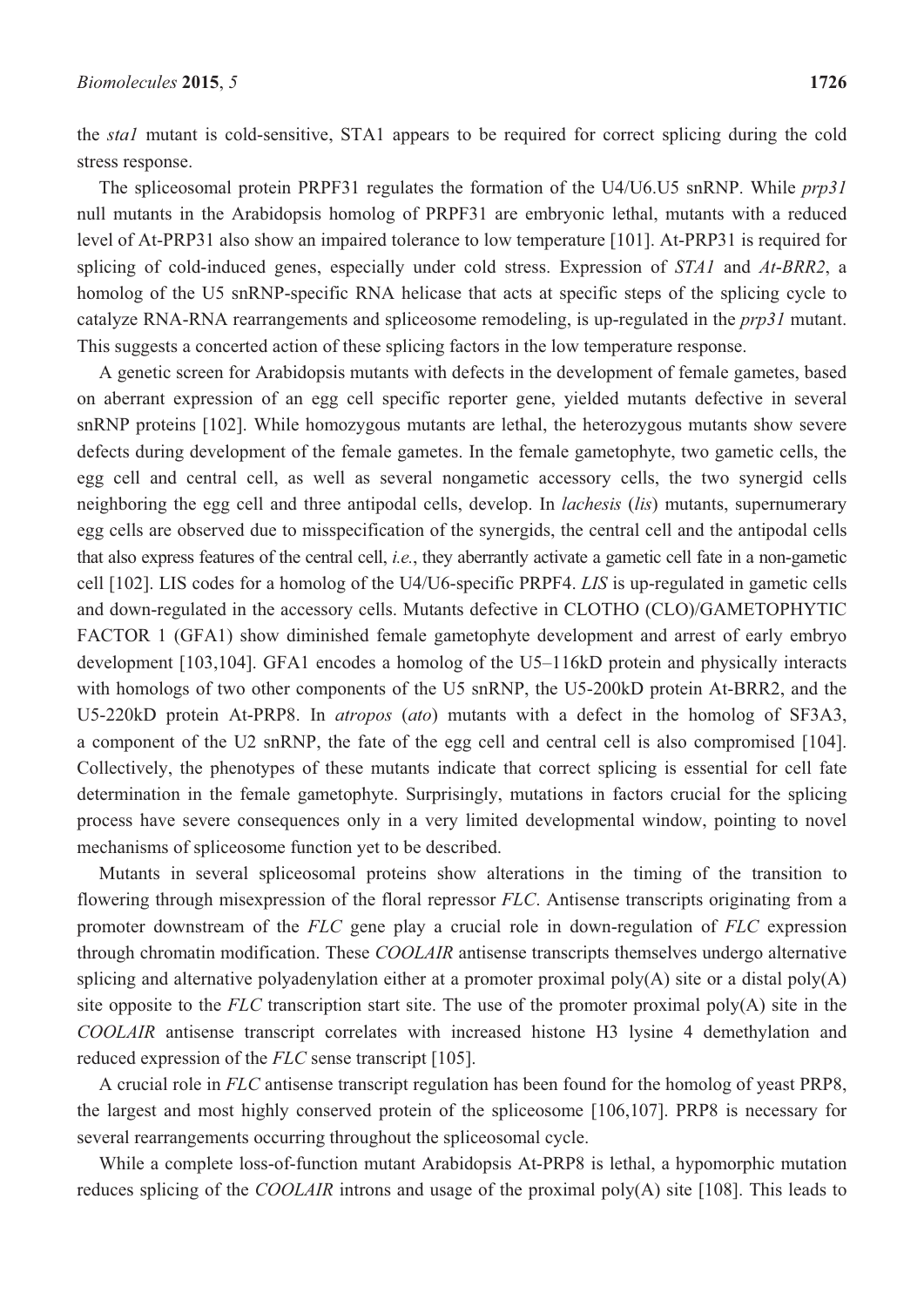increased histone methylation in the *FLC* gene and concomitant up-regulation of *FLC* transcription. Accordingly, the transition to flowering is delayed in *prp8*.

Arabidopsis harbors two homologs of a tetratricopeptide repeat protein with similarity to the yeast U1 snRNP-specific pre-mRNA processing protein PRP39. The *prp39a* mutant flowers later than wild-type plants and shows an elevated *FLC* level [109]. Whether splicing is affected in the *prp39a* mutant has not yet been investigated.

A key component promoting the transition to flowering in response to increasing day length in spring and summer is SUPPRESSOR OF CONSTANS 1 (SOC1). SOC1 activates floral meristem identity genes in the shoot apical meristem to initiate flower development. An accumulation of fully spliced and incompletely spliced *SOC1* transcript isoforms is observed in the *early flowering 9* (*elf9*) mutant that shows premature transition to flowering [110]. ELF9 codes for a homolog of human Tat stimulatory factor 1 (Tat-SF1) necessary for HIV replication and yeast CUS2, a splicing factor that aids the assembly of the splicing-competent U2 snRNP.

SUA (SUPPRESSOR OF *abi3-5*) is a splicing factor that affects seed maturation. The phytohormone ABA prevents germination, and during seed germination the ABA signaling component ABSCISIC ACID INSENSITIVE3 (ABI3) is down-regulated. ABI3 undergoes developmentally regulated alternative splicing that is under control of SUA, a homolog of the human splicing regulator RBM5 [111]. RBM5 interacts with U2AF<sup>65</sup>, and SUA has also been shown to interact with At-U2AF<sup>65</sup>, suggesting that it may act at an early step of the splicing process.

## 2.3.3. The Nineteen Complex

A non-snRNP complex consisting solely of proteins is essential for the activation of the spliceosome, designated the nineteen complex (NTC) for its core component PRP19 [112]. Arabidopsis harbors two orthologs of PRP19 that interact with At-CDC5, the ortholog of the NTC components CELL DIVISION CYCLE 5 (CDC5) and PLEIOTROPIC REGULATORY LOCUS 1 (PRL1) [113]. Interestingly, several Arabidopsis orthologs of NTC components have been identified in genetic screens for components involved in pathogen defense. Plants sense the presence of pathogenic bacteria through dedicated receptors in the cell membrane, and the activation of appropriate signaling chains induces a set of defense responses in the plant. Transcriptional activation of defense genes largely relies on a key component, NONEXPRESSOR OF PATHOGENESIS RELATED GENES 1 (NPR1). Accordingly, *npr1* mutants are impaired in the induction of pathogenesis-related genes. A second site mutation of the *SNC1* (*SUPPRESSOR OF NPR1-1, CONSTITUTIVE1*) gene encoding a resistance (R) protein restores pathogen resistance in the *npr1* background [114]. In turn, a suppressor screen for mutants reverting the pathogen resistance phenotype of the *snc1* mutant revealed several mutants with a constitutive pathogen defense response even in the absence of a bacterial pathogen. Accordingly, the corresponding proteins are known as MOS (MODIFIER OF *snc1*) proteins. In this screen, At-BCAS2 was identified and designated MOS4. Moreover, through a proteomics approach to identified proteins associated with epitope-tagged MOS4 *in vivo*, the orthologs of PRP19 were recovered and designated MAC3A (MOS4 associated complex 3A) and MAC3B [113,115]. In the *mos4* and *cdc5* mutants and the *mac3a mac3b* double mutant the *SNC1* splicing pattern is altered, providing evidence that the MOS complex is involved in alternative splicing, similar to the NTC [116].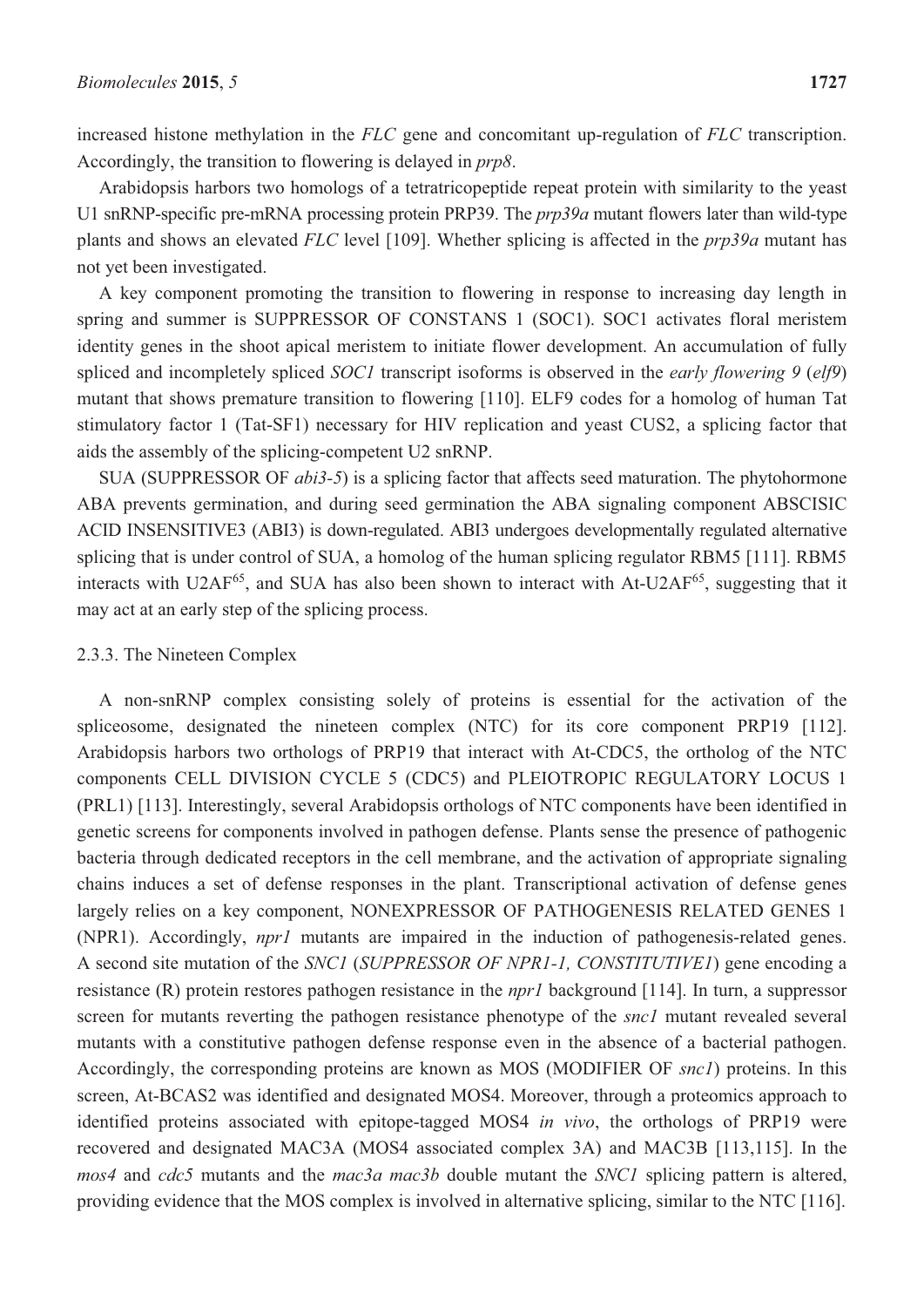Recently, aberrant splicing of *SUPPRESSOR OF NPR1-1*, *CONSTITUTIVE4* (*SNC4*), and *CHITIN ELICITOR RECEPTOR KINASE 1* (*CERK1*), encoding receptor-like kinases involved in pathogen defense, has been found in the *sua* mutant [117]. Accordingly, *sua* mutants show enhanced susceptibility to *Pseudomonas syringae* infection. Thus, the RBM5 counterpart SUA appears to be involved both in germination (see Section 2.3.2) and response to pathogens.

Other proteins associated with the MOS (MODIFIER OF *snc1*) complex are MAC5A and MAC5B, with similarity to human RBM22 (RNA Binding Motif Protein 22) [118]. The zinc-finger protein RBM22 interacts with the U6 snRNA and the pre-mRNA in the spliceosomal  $B<sup>act</sup>$  and C complexes [34,119]. This invites the speculation that MAC5 may also play a role in splicing in Arabidopsis.

Furthermore, the homolog of the human NTC component SNW/Ski-interacting protein domain protein (SKIP) and yeast Prp45 has been functionally characterized in Arabidopsis [120]. Arabidopsis At-SKIP interacts with the splicing factor SR45 and has a global effect on splicing. In particular, the core clock genes *PRR7* and *PRR9* are aberrantly spliced in *skip* mutants. This may contribute to the long period of the circadian clock in *skip* mutants. In addition, *skip* mutants are hypersensitive to both salt and osmotic stress [121]. A genome-wide analysis showed that At-SKIP impacts alternative splicing of numerous genes, particularly upon salt stress, and is required for splicing of genes associated with salt stress tolerance.

## 2.3.4. The Nineteen Related Complex

The NTR (nineteen related complex) is another non-snRNP complex consisting solely of proteins. It contributes to spliceosome disassembly. Arabidopsis SPLICEOSOMAL TIMEKEEPER LOCUS1 (At-STIPL1) is a homolog of the NTR component TFP11 in humans and Ntr1p in yeast [122]. In the Arabidopsis *stipl1* mutant splicing of many introns is reduced. At the physiological level, *stipl1* shows a long period of the circadian clock. In accordance with this, the accumulation of circadian transcripts is altered. In particular, retention of intron 3 in the core clock gene *PRR9* is increased, which leads to a non-functional protein.

## *2.4. RNA Export Factors*

In yeast and animals, the TREX (TRANSCRIPTION EXPORT) complex links transcription elongation to mRNA export. Human TREX has also been found to associate with the splicing machinery [123]. Recently, orthologs of components of the THO complex, a subunit of the TREX complex, have been connected to splicing in Arabidopsis. The *hrp1-5* mutant impaired in HYPER RECOMBINATION1 (HPR1)/THO1 is affected in bulk nuclear mRNA accumulation and thus RNA export [124]. In an allelic mutant, alternative splicing patterns of At-RS31, At-RS40, and At-SR34b are altered [125]. At-HRP1 co-localizes with At-SR33 in nuclear speckles. The exact mechanism of At-HRP1 function in splicing control remains to be determined. Mutants with reduced expression of Arabidopsis *At-THO2* also display splicing defects [126].

Mutants defective in the K homology (KH)-domain RNA-binding protein HOS5 (HIGH OSMOTIC STRESS GENE EXPRESSION 5) are impaired in mRNA export, particularly under salt stress conditions [127]. HOS5 interacts with At-RS40 and At-RS41 in nuclear speckles, and intron retention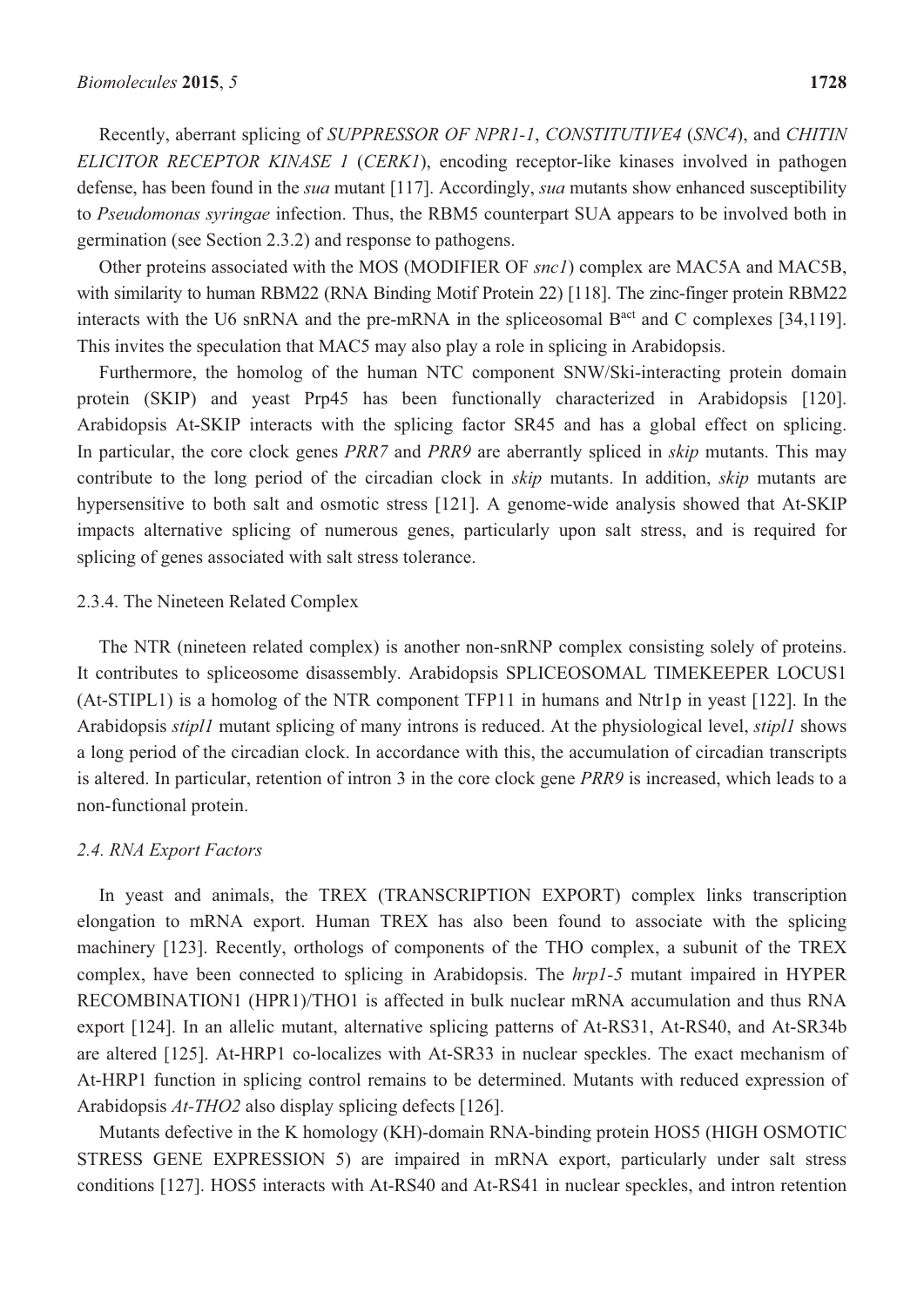in many stress-related genes is observed under salt stress but not under normal conditions in the *hos5*  mutant [127].

#### *2.5. Miscellaneous Other RNA Binding Proteins*

Arabidopsis RCF1 (REGULATOR OF C-REPEAT BINDING FACTOR GENE EXPRESSION 1) encodes a DEAD-box RNA helicase that is induced by cold [128]. Many cold-responsive genes are misspliced in the *rcf1-1* mutant under cold stress. Accordingly, the mutant is hypersensitive to cold stress.

The SR45a protein initially was considered to represent an SR protein, but now has been recognized to be a homolog of Transformer-2, a factor involved in sex-specific splicing of pre-mRNA from the sex determination gene doublesex in Drosophila [38,129]. SR45a interacts with several spliceosomal proteins, including U1-70K that recognizes the 5' splice site, U2AF<sup>35</sup>b that recognizes the 3' splice site, At-SR45, and At-SCL28, as well as the ortholog of PRP38 that contributes to maturation of the spliceosome before the first step of the splicing reaction. Thus, SR45a may participate in the splicing process in Arabidopsis through bridging the 5' end and 3' end of introns [130].

At-RTF2 encodes an evolutionarily conserved protein containing a Replication termination factor2 (Rtf2) domain [131]. While a homozygous null mutation in *At-RTF2* is embryo-lethal, RNA-seq performed on hypomorphic *atrtf2* alleles showed that 13%–16% of all introns are retained.

*ROOT INITIATION DEFECTIVE1* (*RID1*) encodes a DEAH-box RNA helicase similar to the splicing factors Prp22 in yeast and DEAH-box polypeptide8 (DHX8) in humans that is involved in remodeling of the spliceosome [132]. In the *rid1-1* mutant, several transcripts were aberrantly spliced and the mutant shows defects in leaf and root morphogenesis.

Mutants deficient in the subunits of the cap-binding complex (CBC), At-CBP20, and At-CBP80, which interact with the  $m<sup>7</sup>G$  cap of pre-mRNAs, also show widespread changes in splicing patterns [133,134]. In particular, splicing of the first intron is influenced in mutants deficient in the CBC.

## **3. Factors with a Dual Role in Splicing of Pre-mRNAs and microRNA Precursors**

Several Arabidopsis splicing factors affect splicing of pre-mRNAs and biogenesis of microRNAs (miRNAs). miRNAs, 21–24 nucleotide-long single-stranded RNAs, are generated from RNA polymerase II transcripts with internal stem-loop structures, the pri (primary)-miRNAs that are processed in a step-wise manner by RNase III-like proteins to yield the mature miRNAs. Plant miRNA biogenesis differs from miRNA biogenesis in animals. While in animals miRNAs frequently localize to introns of pre-mRNAs or non-coding RNAs, most plant miRNAs are derived from independent transcription units. In Arabidopsis, both conversion of pri-miRNAs to stem-loop pre (precursor)-miRNAs and further processing to miRNA/miRNA\* duplexes take place in the nuclear compartment and are executed by the same enzyme, DICER-LIKE1 (DCL1) [135]. Mature miRNAs are loaded into Argonaute (AGO)-containing RNA-induced silencing complexes and guide AGO proteins to complementary sites in their targets, leading to down-regulation of the transcripts predominantly by AGO cleavage in plants, but also by inhibition of translation [136].

Several RNA-binding proteins contribute to processing of the pri-miRNAs: the double-stranded RNA-binding protein HYPONASTIC LEAVES1 (HYL1), the zinc finger protein SERRATE (SE), a homolog of ARSENITE RESISTANT 2, and the G-patch domain protein TOUGH (TGH) [137].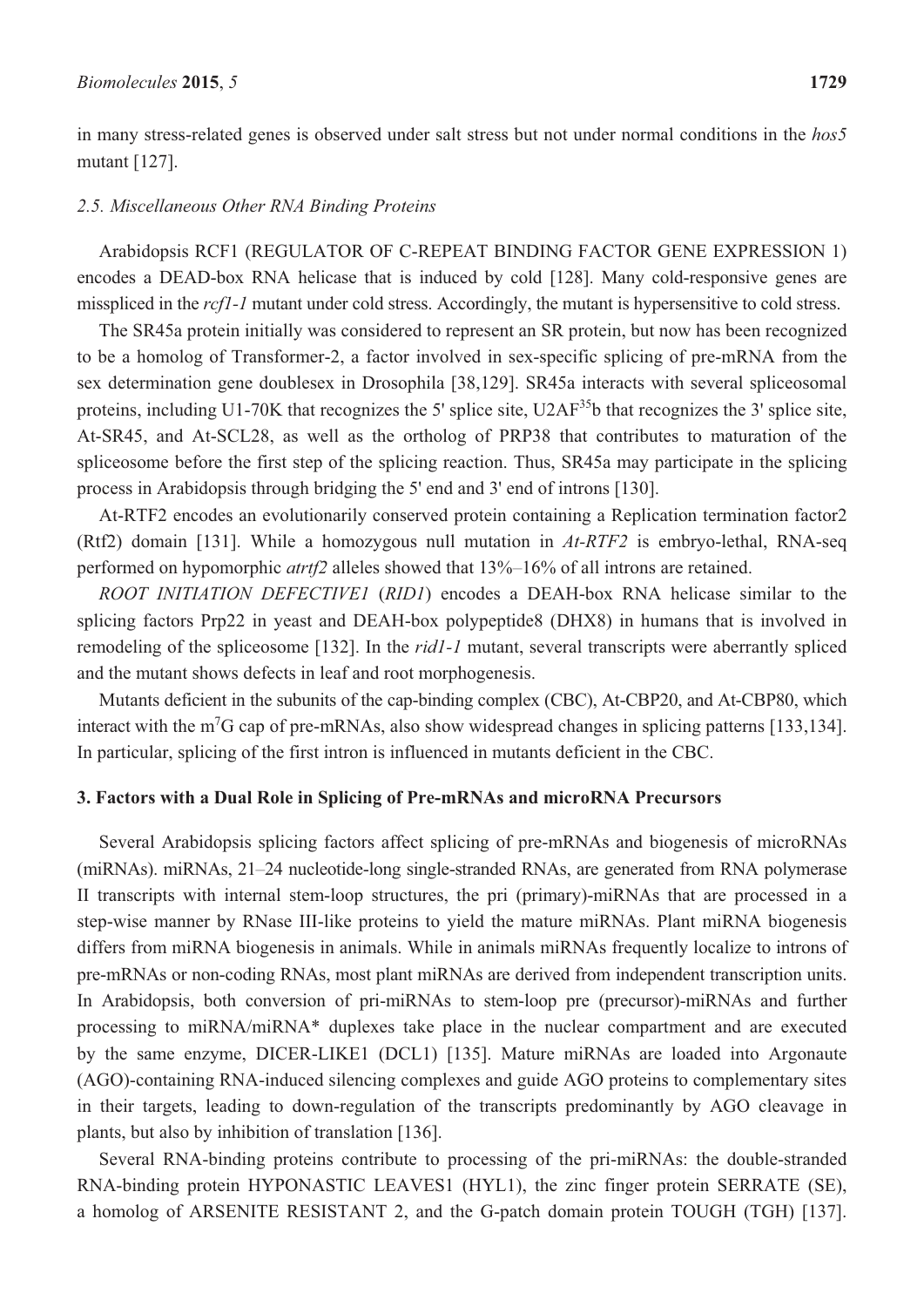Together with DCL1, these proteins form the so-called Microprocessor complex that is tethered to the pri-miRNA via interaction with the cap binding proteins At-CBP20 and At-CBP80 [134,138,139]. SE and HYL1 promote accurate pri-miRNA processing by DCL1 [140,141]. TGH enhances DCL1 activity without influencing the processing accuracy [137]. DAWDLE (DDL) is a forkhead-associated (FHA) domain protein that is assumed to recruit DCL1 to pri-miRNAs [142]. DDL is a homolog of SNIP1 (Smad nuclear interacting protein 1) that is recruited to the spliceosome at the transition from complex A to complex B in humans [143]. Up to now, DDL has not yet been associated with the splicing process in Arabidopsis.

The subunits of the CBC, At-CBP20, and At-CBP80 thus have a dual role in alternative splicing and pri-miRNA processing [133,134]. Similarly, SE is required for correct splicing of numerous pre-mRNAs [144]. There was a substantial overlap in the transcripts targeted by either SE or the CBC, and both SE and the nuclear CBC appeared to act in the selection of 5' splice sites and mainly on the first introns. Aberrant alternative splicing patterns were also found in the *hyl1-2* and *dcl1-7* mutants but these mutants shared little overlap with the *se* mutant. Thus, SE and CBC have distinct effects on alternative splicing from the other microRNA processing components DCL1 and HYL1. In addition to the general processing components, AtGRP7 also affects both pre-mRNAs and the processing of a subset of pri-miRNAs [145]. Furthermore, the NTC components CDC5 and PRL1 have been found to interact with the DCL-1 complex and enhance pri-miRNA processing [146,147]. Recently, STA1 has also been implicated in miRNA biogenesis, as intron-containing pri-miRNAs are incorrectly spliced in *sta1*, providing another example of a protein with dual function in pre-mRNA and pri-miRNA splicing [148].

## **4. Conclusions/Outlook**

Relying on *Arabidopsis thaliana* as a model organism with ample genetic resources has greatly advanced our knowledge of plant splicing factors. In the absence of an *in vitro* splicing system, the analysis of mutants has proven revealing in elucidating a function of candidate RNA binding proteins in alternative splicing. Additionally, proteomic analysis of oligo(dT)-captured mRNPs has globally detected mRNA binding proteins in Arabidopsis [149]. However, mechanistic details on how individual factors work at the molecular level remain to be resolved. Furthermore, other splicing regulators may employ noncanonical RNA binding domains and thus may have been missed in computational predictions. For example, hundreds of proteins previously unknown to bind RNA have been identified in a proteomic approach in human cells [150]. Moreover, about half of the RRM-containing proteins in Arabidopsis appear to be specific to plants [151]. Thus, plants may have evolved their own specialized splicing regulators that are not recovered based on sequence similarity. Such additional regulators await experimental determination from genome-wide transcript profiling and target gene identification.

## **Acknowledgments**

Katja Meyer is supported by the German National Academic Foundation. Work in our laboratory is supported by the DFG through STA653 and SPP1530. We acknowledge support for the Article Processing Charge by the Deutsche Forschungsgemeinschaft and the Open Access Publication Fund of Bielefeld University.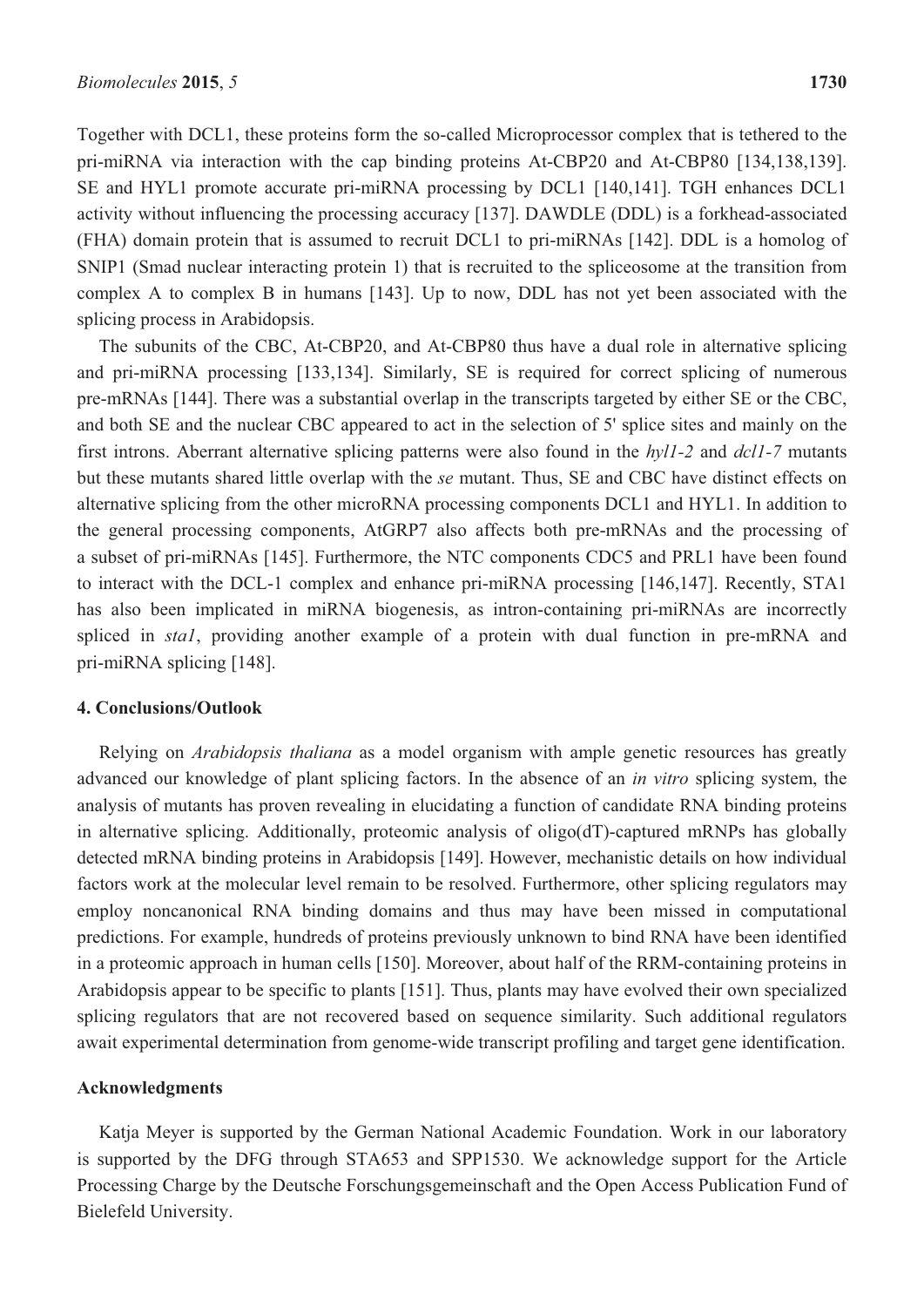# **Author Contributions**

Katja Meyer and Tino Koester commented on the text and prepared figures. Dorothee Staiger wrote the manuscript.

# **Conflicts of Interest**

The authors declare no conflict of interest.

# **References**

- 1. Berget, S.M.; Moore, C.; Sharp, P.A. Spliced segments at the 5' terminus of adenovirus 2 late mRNA. *Proc. Natl. Acad. Sci. USA* **1977**, *74*, 3171–3175.
- 2. Chow, L.T.; Gelinas, R.E.; Broker, T.R.; Roberts, R.J. An amazing sequence arrangement at the 5' ends of adenovirus 2 messenger RNA. *Cell* **1977**, *12*, 1–8.
- 3. Wahl, M.C.; Will, C.L.; Lührmann, R. The spliceosome: Design principles of a dynamic RNP machine. *Cell* **2009**, *136*, 701–718.
- 4. Will, C.L.; Lührmann, R. Spliceosome Structure and Function. *Cold Spring Harbor Perspect. Biol.* **2010**, doi:10.1101/cshperspect.a003707.
- 5. Matera, A.G.; Wang, Z. A day in the life of the spliceosome. *Nat. Rev. Mol. Cell Biol.* **2014**, *15*, 108–121.
- 6. Chen, W.; Moore, M.J. Spliceosomes. *Curr. Biol.* **2015**, *25*, R181–R183.
- 7. Tharun, S. Roles of eukaryotic LSM proteins in the regulation of mRNA function. *Int. Rev. Cell. Mol. Biol.* **2009**, *272*, 149–189.
- 8. Cordin, O.; Beggs, J.D. RNA helicases in splicing. *RNA Biol.* **2013**, *10*, 83–95.
- 9. Blencowe, B.J. Alternative splicing: New insights from global analyses. *Cell* **2006**, *126*, 37–47.
- 10. Smith, C.W.J.; Valcarel, J. Alternative pre-mRNA splicing: The logic of combinatorial control. *Trends Biochem. Sci.* **2000**, *25*, 381–388.
- 11. Nilsen, T.W.; Graveley, B.R. Expansion of the eukaryotic proteome by alternative splicing. *Nature* **2010**, *463*, 457–463.
- 12. McGlincy, N.J.; Smith, C.W. Alternative splicing resulting in nonsense-mediated mRNA decay: What is the meaning of nonsense? *Trends Biochem. Sci.* **2008**, *33*, 385–393.
- 13. Shen, H.; Kan, J.L.; Green, M.R. Arginine-serine-rich domains bound at splicing enhancers contact the branchpoint to promote prespliceosome assembly. *Mol. Cell* **2004**, *13*, 367–376.
- 14. Han, S.P.; Tang, Y.H.; Smith, R. Functional diversity of the hnRNPs: Past, present and perspectives. *Biochem. J.* **2010**, *430*, 379–392.
- 15. Wang, Y.; Xiao, X.; Zhang, J.; Choudhury, R.; Robertson, A.; Li, K.; Ma, M.; Burge, C.B.; Wang, Z. A complex network of factors with overlapping affinities repress splicing through intronic elements. *Nat. Struct. Mol. Biol.* **2013**, *20*, 36–45.
- 16. Ule, J.; Stefani, G.; Mele, A.; Ruggiu, M.; Wang, X.; Taneri, B.; Gaasterland, T.; Blencowe, B.J.; Darnell, R.B. An RNA map predicting NOVA-dependent splicing regulation. *Nature* **2006**, *444*, 580–586.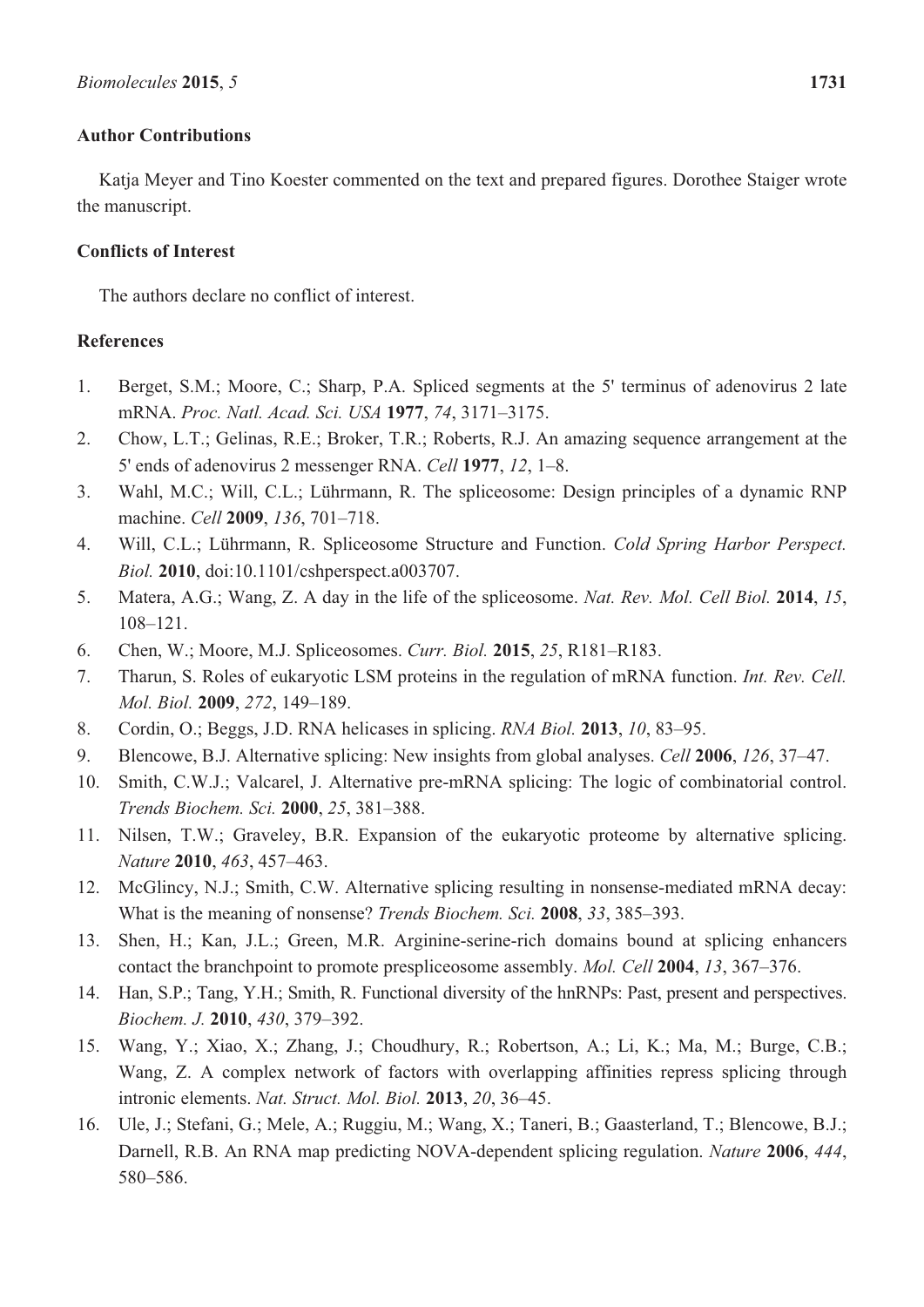- 17. Tazi, J.; Bakkour, N.; Stamm, S. Alternative splicing and disease. *Biochim. Biophys. Acta Mol. Basis Dis.* **2009**, *1792*, 14–26.
- 18. Liu, M.M.; Zack, D.J. Alternative splicing and retinal degeneration. *Clin. Genet.* **2013**, *84*, 142–149.
- 19. Ladomery, M. Aberrant alternative splicing is another hallmark of cancer. *Int. J. Cell Biol.* **2013**, doi:10.1155/2013/463786.
- 20. Reddy, A.S. Alternative splicing of pre-messenger RNAs in plants in the genomic Era. *Ann. Rev. Plant Biol.* **2007**, *58*, 267–294.
- 21. Reddy, A.S.N.; Marquez, Y.; Kalyna, M.; Barta, A. Complexity of the alternative splicing landscape in plants. *Plant Cell* **2013**, *25*, 3657–3683.
- 22. Filichkin, S.A.; Priest, H.D.; Givan, S.A.; Shen, R.; Bryant, D.W.; Fox, S.E.; Wong, W.K.; Mockler, T.C. Genome-wide mapping of alternative splicing in *Arabidopsis thaliana*. *Genome Res.* **2010**, *20*, 45–58.
- 23. Syed, N.H.; Kalyna, M.; Marquez, Y.; Barta, A.; Brown, J.W.S. Alternative splicing in plants-coming of age. *Trends Plant Sci.* **2012**, *17*, 616–623.
- 24. Staiger, D.; Brown, J.W.S. Alternative splicing at the intersection of biological timing, development, and stress responses. *Plant Cell* **2013**, *25*, 3640–3656.
- 25. Staiger, D.; Korneli, C.; Lummer, M.; Navarro, L. Emerging role for RNA-based regulation in plant immunity. *New Phytol.* **2013**, *197*, 394–404.
- 26. Loraine, A.; McCormick, S.; Estrada, A.; Patel, K.; Qin, P. High-throughput sequencing of *Arabidopsis thaliana* pollen cDNA uncovers novel transcription and alternative splicing. *Plant Physiol.* **2013**, *162*, 1092–1109.
- 27. Staiger, D. Shaping the Arabidopsis transcriptome through alternative splicing. *Adv. Bot.* **2015**, doi:10.1155/2015/419428.
- 28. Marquez, Y.; Brown, J.W.S.; Simpson, C.G.; Barta, A.; Kalyna, M. Transcriptome survey reveals increased complexity of the alternative splicing landscape in Arabidopsis. *Genome Res.* **2012**, *22*, 1184–1195.
- 29. Brown, J.W.S.; Feix, G.; Frendewey, D. Accurate *in vitro* splicing of two pre-mRNA plant introns in a HeLa cell nuclear extract. *Embo J.* **1986**, *5*, 2749–2758.
- 30. Barta, A.; Sommergruber, K.; Thompson, D.; Hartmuth, K.; Matzke, M.; Matzke, A.M. The expression of a nopaline synthase—Human growth hormone chimaeric gene in transformed tobacco and sunflower callus tissue. *Plant Mol. Biol.* **1986**, *6*, 347–357.
- 31. Wiebauer, K.; Herrero, J.J.; Filipowicz, W. Nuclear pre-mRNA processing in plants: Distinct modes of 3'-splice-site selection in plants and animals. *Mol. Cell. Biol.* **1988**, *8*, 2042–2051.
- 32. Iwata, H.; Gotoh, O. Comparative analysis of information contents relevant to recognition of introns in many species. *BMC Genomics* **2011**, doi:10.1186/1471-2164-12-45.
- 33. Wang, B.B.; Brendel, V. The ASRG database: Identification and survey of *Arabidopsis thaliana*  genes involved in pre-mRNA splicing. *Genome Biol.* **2004**, doi:10.1186/gb-2004-5-12-r102.
- 34. Koncz, C.; deJong, F.; Villacorta, N.; Szakonyi, D.; Koncz, Z. The spliceosome-activating complex: Molecular mechanisms underlying the function of a pleiotropic regulator. *Front. Plant Sci.* **2012**, doi:10.3389/fpls.2012.00009.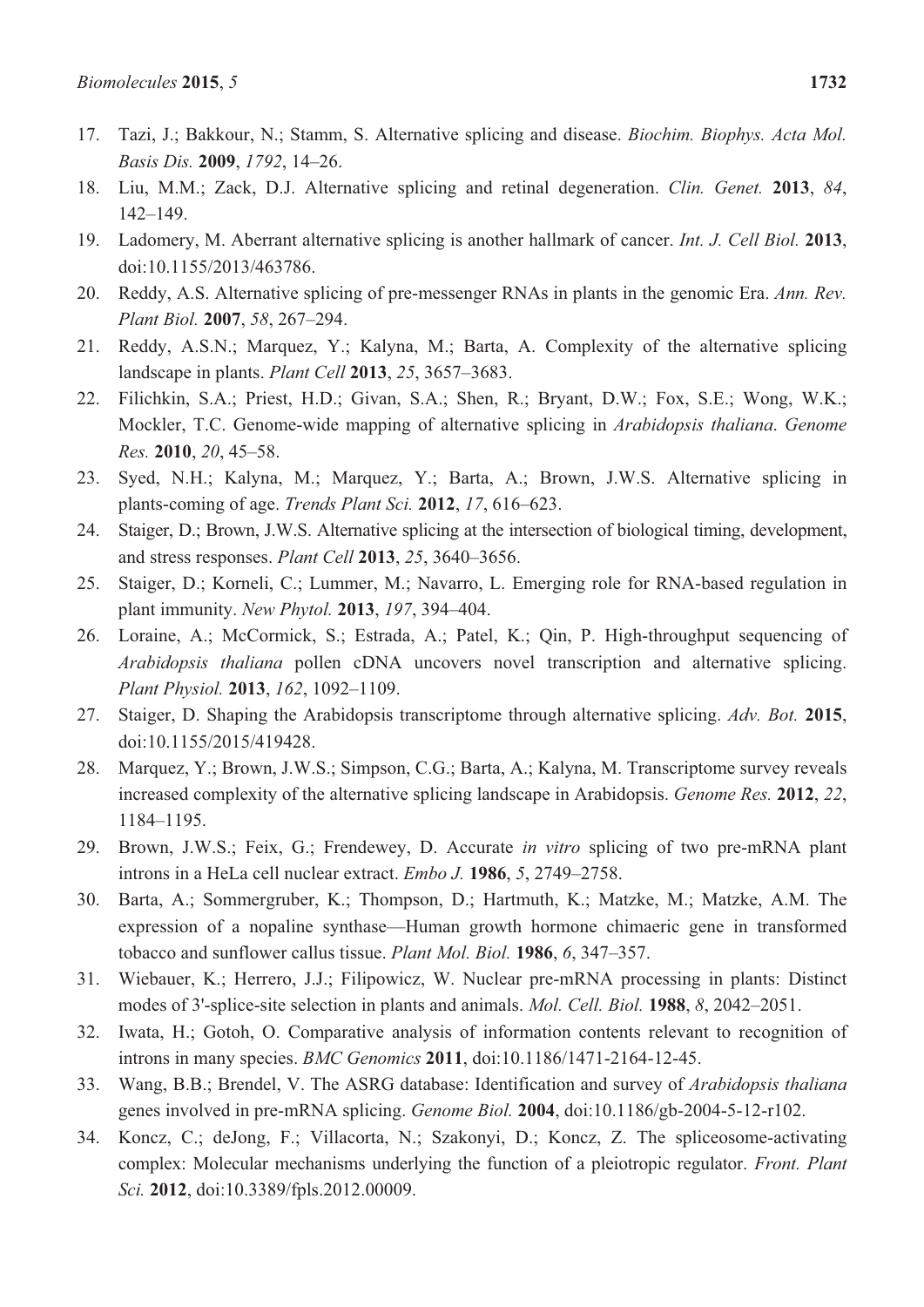- 35. Reddy, A.S. Plant serine/arginine-rich proteins and their role in pre-mRNA splicing. *Trends Plant Sci.* **2004**, *9*, 541–547.
- 36. Lopato, S.; Mayeda, A.; Krainer, A.R.; Barta, A. Pre-mRNA splicing in plants: Characterization of Ser/Arg splicing factors. *Proc. Natl. Acad. Sci. USA* **1996**, *93*, 3074–3079.
- 37. Lazar, G.; Schaal, T.; Maniatis, T.; Goodman, H.M. Identification of a plant serine-arginine-rich protein similar to the mammalian splicing factor SF2/ASF. *Proc. Natl. Acad. Sci. USA* **1995**, *92*, 7672–7676.
- 38. Barta, A.; Kalyna, M.; Reddy, A.S. Implementing a rational and consistent nomenclature for Serine/Arginine-rich protein splicing factors (SR Proteins) in plants. *Plant Cell* **2010**, *22*, 2926–2929.
- 39. Duque, P. A role for SR proteins in plant stress responses. *Plant Signal. Behav.* **2011**, *6*, 49–54.
- 40. Richardson, D.N.; Rogers, M.F.; Labadorf, A.; Ben-Hur, A.; Guo, H.; Paterson, A.H.; Reddy, A.S. Comparative analysis of Serine/Arginine-rich proteins across 27 eukaryotes: Insights into sub-family classification and extent of alternative splicing. *PLoS ONE* **2011**, *6*, e24542.
- 41. Kalyna, M.; Lopato, S.; Voronin, V.; Barta, A. Evolutionary conservation and regulation of particular alternative splicing events in plant SR proteins. *Nucleic Acids Res.* **2006**, *34*, 4395–4405.
- 42. Lopato, S.; Forstner, C.; Kalyna, M.; Hilscher, J.; Langhammer, U.; Indrapichate, K.; Lorkovic, Z.J.; Barta, A. Network of interactions of a novel plant-specific Arg/Ser-rich protein, atRSZ33, with atSC35-like splicing factors. *J. Biol. Chem.* **2002**, *277*, 39989–39998.
- 43. Kalyna, M.; Lopato, S.; Barta, A. Ectopic expression of atRSZ33 reveals its function in splicing and causes pleiotropic changes in development. *Mol. Biol. Cell* **2003**, *14*, 3565–3577.
- 44. Lopato, S.; Kalyna, M.; Dorner, S.; Kobayashi, R.; Krainer, A.R.; Barta, A. atSRp30, one of two SF2/ASF-like proteins from *Arabidopsis thaliana*, regulates splicing of specific plant genes. *Genes Dev.* **1999**, *13*, 987–1001.
- 45. Petrillo, E.; Godoy Herz, M.A.; Fuchs, A.; Reifer, D.; Fuller, J.; Yanovsky, M.J.; Simpson, C.; Brown, J.W.S.; Barta, A.; Kalyna, M.; *et al*. A Chloroplast Retrograde Signal Regulates Nuclear Alternative Splicing. *Science* **2014**, *344*, 427–430.
- 46. Zhang, W.; Du, B.; Liu, D.; Qi, X. Splicing factor SR34b mutation reduces cadmium tolerance in Arabidopsis by regulating iron-regulated transporter 1 gene. *Biochem. Biophys. Res. Commun.*  **2014**, *455*, 312–317.
- 47. Lazar, G.; Goodman, H. The *Arabidopsis* splicing factor SR1 is regulated by alternative splicing. *Plant Mol. Biol.* **2000**, *42*, 571–581.
- 48. Golovkin, M.; Reddy, A.S. The plant U1 small nuclear ribonucleoprotein particle 70K protein interacts with two novel Serine/Arginine-rich proteins. *Plant Cell* **1998**, *10*, 1637–1648.
- 49. Lopato, S.; Waigmann, E.; Barta, A. Characterization of a novel arginine/serine-rich splicing factor in Arabidopsis. *Plant Cell* **1996**, *8*, 2255–2264.
- 50. Palusa, S.G.; Reddy, A.S. Extensive coupling of alternative splicing of pre-mRNAs of Serine/Arginine (SR) genes with nonsense-mediated decay. *New Phytol.* **2010**, *185*, 83–89.
- 51. Kalyna, M.; Simpson, C.G.; Syed, N.H.; Lewandowska, D.; Marquez, Y.; Kusenda, B.; Marshall, J.; Fuller, J.; Cardle, L.; McNicol, J.; *et al*. Alternative splicing and nonsense-mediated decay modulate expression of important regulatory genes in Arabidopsis. *Nucleic Acids Res.*  **2012**, *40*, 2454–2469.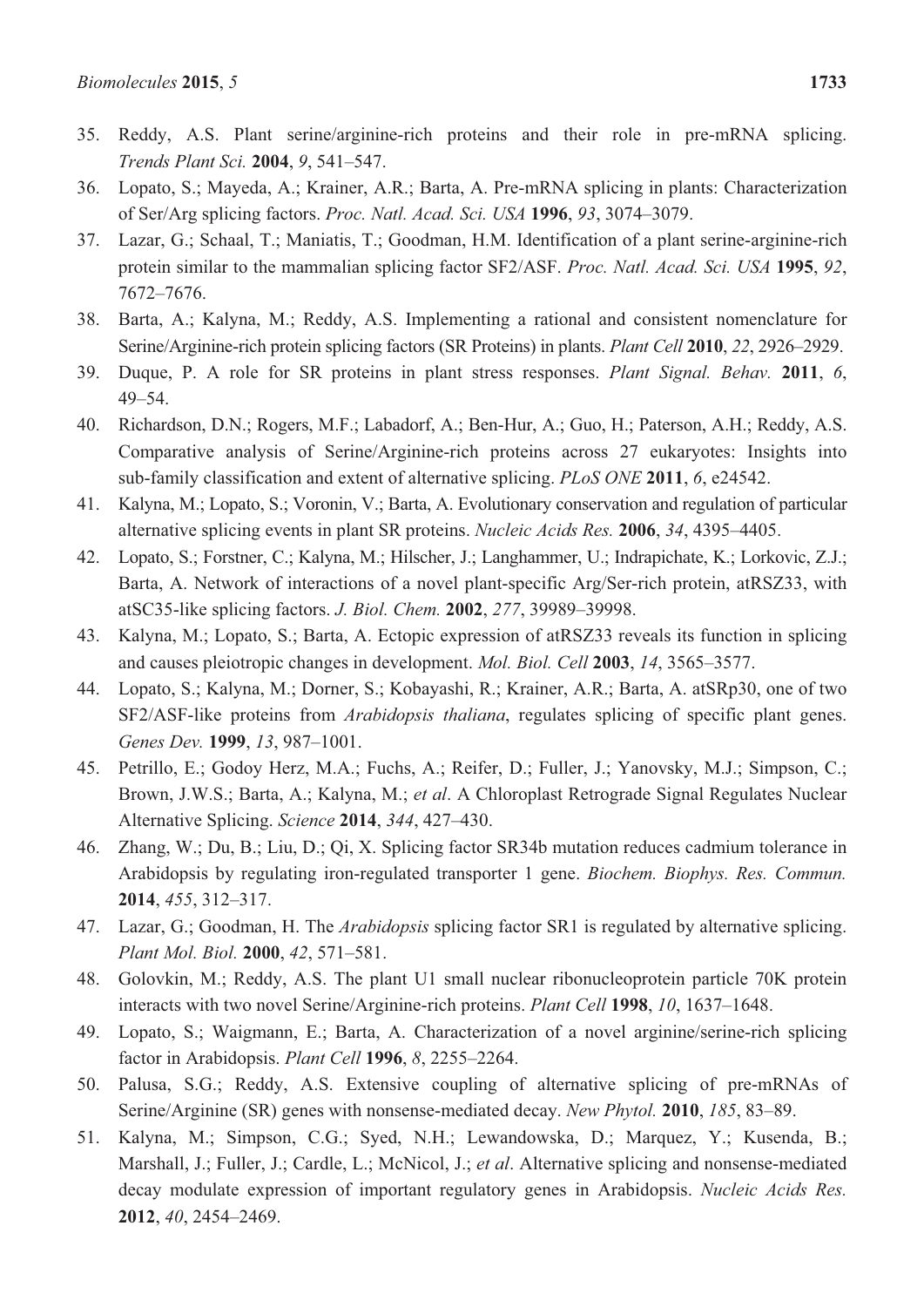- 52. Iida, K.; Go, M. Survey of conserved alternative splicing events of mRNAs encoding SR Proteins in land plants. *Mol. Biol. Evol.* **2006**, *23*, 1085–1094.
- 53. Thomas, J.; Palusa, S.G.; Prasad, K.V.S.K.; Ali, G.S.; Surabhi, G.-K.; Ben-Hur, A.; Abdel-Ghany, S.E.; Reddy, A.S.N. Identification of an intronic splicing regulatory element involved in autoregulation of alternative splicing of the SCL33 pre-mRNA. *Plant J.* **2012**, *72*, 935–946.
- 54. Lykke-Andersen, J.; Shu, M.D.; Steitz, J.A. Communication of the position of exon-exon junctions to the mRNA surveillance machinery by the protein RNPS1. *Science* **2001**, *293*, 1836–1839.
- 55. Ali, G.S.; Palusa, S.G.; Golovkin, M.; Prasad, J.; Manley, J.L.; Reddy, A.S.N. Regulation of plant developmental processes by a novel splicing factor. *PLoS ONE* **2007**, *2*, e471.
- 56. Zhang, X.N.; Mount, S.M. Two alternatively spliced isoforms of the Arabidopsis thaliana SR45 protein have distinct roles during normal plant development. *Plant Physiol.* **2009**, *150*, 1450–1458.
- 57. Zhang, X.-N.; Mo, C.; Garrett, W.M.; Cooper, B. Phosphothreonine 218 is required for the function of SR45.1 in regulating flower petal development in Arabidopsis. *Plant Signal. Behav.*  **2014**, doi:10.4161/psb.29134.
- 58. Carvalho, R.F.; Carvalho, S.D.; Duque, P. The plant-specific SR45 protein negatively regulates glucose and ABA signaling during early seedling development in Arabidopsis. *Plant Physiol.*  **2010**, *154*, 772–783.
- 59. Filichkin, S.A.; Cumbie, J.S.; Dharmawadhana, J.P.; Jaiswal, P.; Chang, J.H.; Palusa, S.G.; Reddy, A.S.N.; Megraw, M.; Mockler, T.C. Environmental stresses modulate abundance and timing of alternatively spliced circadian transcripts in Arabidopsis. *Mol. Plant* **2015**, *8*, 207–227.
- 60. Day, I.S.; Golovkin, M.; Palusa, S.G.; Link, A.; Ali, G.S.; Thomas, J.; Richardson, D.N.; Reddy, A.S.N. Interactions of SR45, an SR-like protein, with spliceosomal proteins and an intronic sequence: Insights into regulated splicing. *Plant J.* **2012**, *71*, 936–947.
- 61. De la Fuente van Bentem, S.; Anrather, D.; Roitinger, E.; Djamei, A.; Hufnagl, T.; Barta, A.; Csaszar, E.; Dohnal, I.; Lecourieux, D.; Hirt, H. Phosphoproteomics reveals extensive *in vivo* phosphorylation of Arabidopsis proteins involved in RNA metabolism. *Nucleic Acids Res.* **2006**, *34*, 3267–3278.
- 62. Feilner, T.; Hultschig, C.; Lee, J.; Meyer, S.; Immink, R.G.; Koenig, A.; Possling, A.; Seitz, H.; Beveridge, A.; Scheel, D.; *et al*. High throughput identification of potential Arabidopsis mitogen-activated protein kinases substrates. *Mol. Cell. Proteomics* **2005**, *4*, 1558–1568.
- 63. Savaldi-Goldstein, S.; Aviv, D.; Davydov, O.; Fluhr, R. Alternative splicing modulation by a LAMMER Kinase impinges on developmental and transcriptome expression. *Plant Cell* **2003**, *15*, 926–938.
- 64. Wachter, A.; Rühl, C.; Stauffer, E. The role of polypyrimidine tract-binding proteins and other hnRNP proteins in plant splicing regulation. *Front. Plant Sci.* **2012**, doi:10.3389/fpls.2012.00081.
- 65. Izquierdo, J.M.; Majós, N.; Bonnal, S.; Martínez, C.; Castelo, R.; Guigó, R.; Bilbao, D.; Valcárcel, J. Regulation of fas alternative splicing by antagonistic effects of TIA-1 and PTB on exon definition. *Mol. Cell* **2005**, *19*, 475–484.
- 66. Boutz, P.L.; Stoilov, P.; Li, Q.; Lin, C.H.; Chawla, G.; Ostrow, K.; Shiue, L.; Ares, M., Jr.; Black, D.L. A post-transcriptional regulatory switch in polypyrimidine tract-binding proteins reprograms alternative splicing in developing neurons. *Genes Dev.* **2007**, *21*, 1636–1652.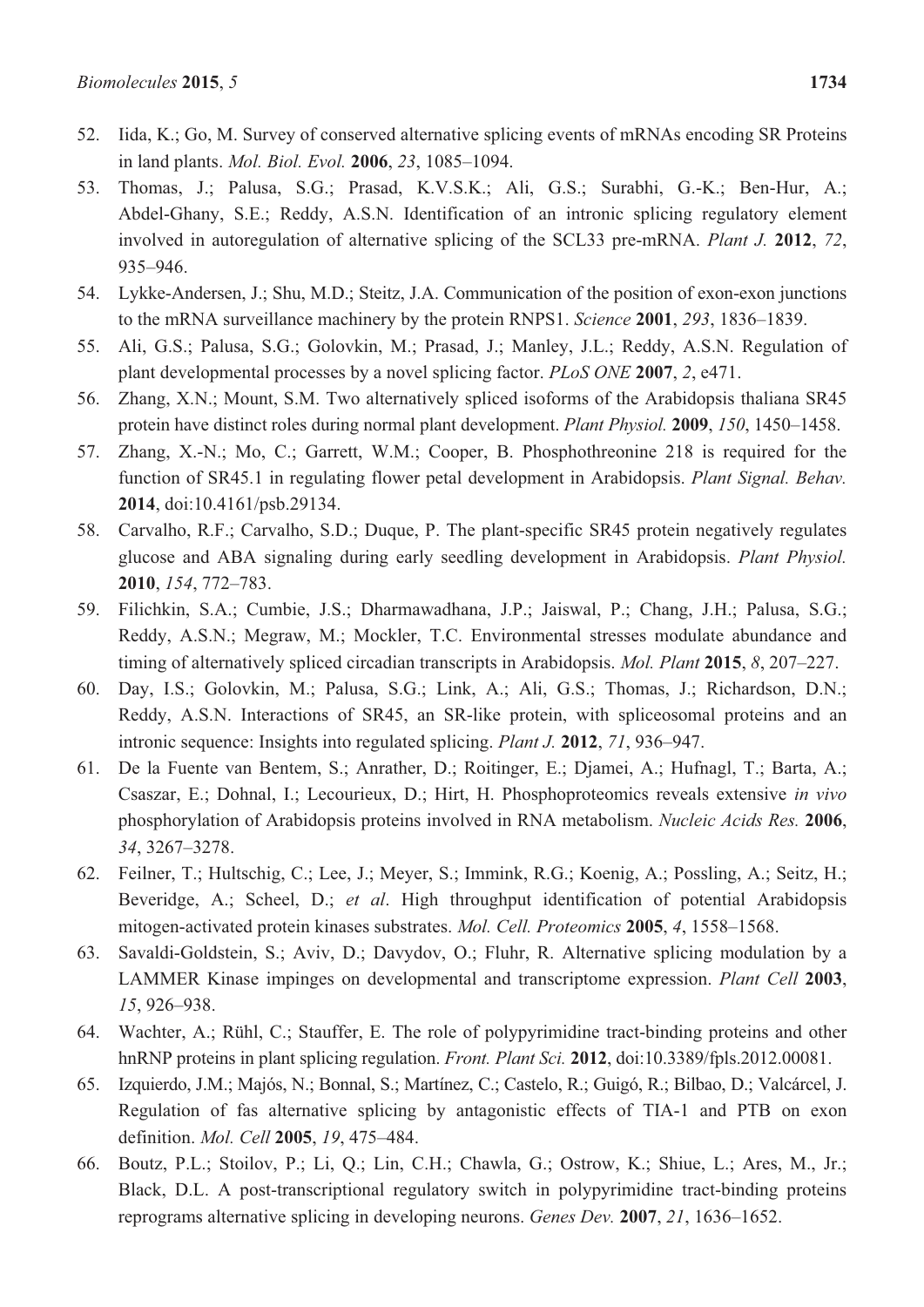- 67. Spellman, R.; Llorian, M.; Smith, C.W. Crossregulation and functional redundancy between the splicing regulator PTB and its paralogs nPTB and ROD1. *Mol. Cell* **2007**, *27*, 420–434.
- 68. Stauffer, E.; Westermann, A.; Wagner, G.; Wachter, A. Polypyrimidine tract-binding protein homologues from Arabidopsis underlie regulatory circuits based on alternative splicing and downstream control. *Plant J.* **2010**, *64*, 243–255.
- 69. Rühl, C.; Stauffer, E.; Kahles, A.; Wagner, G.; Drechsel, G.; Rätsch, G.; Wachter, A. Polypyrimidine tract binding protein homologs from arabidopsis are key regulators of alternative splicing with implications in fundamental developmental processes. *Plant Cell* **2012**, *24*, 4360–4375.
- 70. Simpson, C.G.; Lewandowska, D.; Liney, M.; Davidson, D.; Chapman, S.; Fuller, J.; McNicol, J.; Shaw, P.; Brown, J.W.S. Arabidopsis PTB1 and PTB2 proteins negatively regulate splicing of a mini-exon splicing reporter and affect alternative splicing of endogenous genes differentially. *New Phytol.* **2014**, *203*, 424–436.
- 71. Penfield, S.; Josse, E.M.; Halliday, K.J. A role for an alternative splice variant of PIF6 in the control of Arabidopsis primary seed dormancy. *Plant Mol. Biol.* **2010**, *73*, 89–95.
- 72. Mangeon, A.; Junqueira, R.M.; Sachetto-Martins, G. Functional diversity of the plant glycine-rich proteins superfamily. *Plant Signal. Behav.* **2010**, *5*, 99–104.
- 73. Ciuzan, O.; Hancock, J.; Pamfil, D.; Wilson, I.; Ladomery, M. The evolutionarily conserved multifunctional glycine-rich RNA-binding proteins play key roles in development and stress adaptation. *Physiol. Plant.* **2015**, *153*, 1–11.
- 74. Carpenter, C.D.; Kreps, J.A.; Simon, A.E. Genes encoding glycine-rich *Arabidopsis thaliana* proteins with RNA-binding motifs are influenced by cold treatment and an endogenous circadian rhythm. *Plant Physiol.* **1994**, *104*, 1015–1025.
- 75. Staiger, D.; Heintzen, C. The circadian system of *Arabidopsis thaliana*: Forward and reverse genetic approaches. *Chronobiol. Int.* **1999**, *16*, 1–16.
- 76. Staiger, D.; Zecca, L.; Wieczorek Kirk, D.A.; Apel, K.; Eckstein, L. The circadian clock regulated RNA-binding protein AtGRP7 autoregulates its expression by influencing alternative splicing of its own pre-mRNA. *Plant J.* **2003**, *33*, 361–371.
- 77. Schöning, J.C.; Streitner, C.; Meyer, I.M.; Gao, Y.; Staiger, D. Reciprocal regulation of glycine-rich RNA-binding proteins via an interlocked feedback loop coupling alternative splicing to nonsense-mediated decay in Arabidopsis. *Nucleic Acids Res.* **2008**, *36*, 6977–6987.
- 78. Simpson, C.G.; Fuller, J.; Maronova, M.; Kalyna, M.; Davidson, D.; McNicol, J.; Barta, A.; Brown, J.W. Monitoring changes in alternative precursor messenger RNA splicing in multiple gene transcripts. *Plant J.* **2008**, *53*, 1035–1048.
- 79. Streitner, C.; Köster, T.; Simpson, C.G.; Shaw, P.; Danisman, S.; Brown, J.W.S.; Staiger, D. An hnRNP-like RNA-binding protein affects alternative splicing by *in vivo* interaction with target transcripts in Arabidopsis thaliana. *Nucleic Acids Res.* **2012**, *40*, 11240–11255.
- 80. Köster, T.; Haas, M.; Staiger, D. The RIPper case: Identification of RNA-binding protein targets by RNA immunoprecipitation. *Methods Mol. Biol.* **2014**, *1158*, 107–121.
- 81. Nicaise, V.; Joe, A.; Jeong, B.; Korneli, C.; Boutrot, F.; Wested, I.; Staiger, D.; Alfano, J.R.; Zipfel, C. Pseudomonas HopU1 affects interaction of plant immune receptor mRNAs to the RNA-binding protein GRP7. *EMBO J.* **2013**, *32*, 701–712.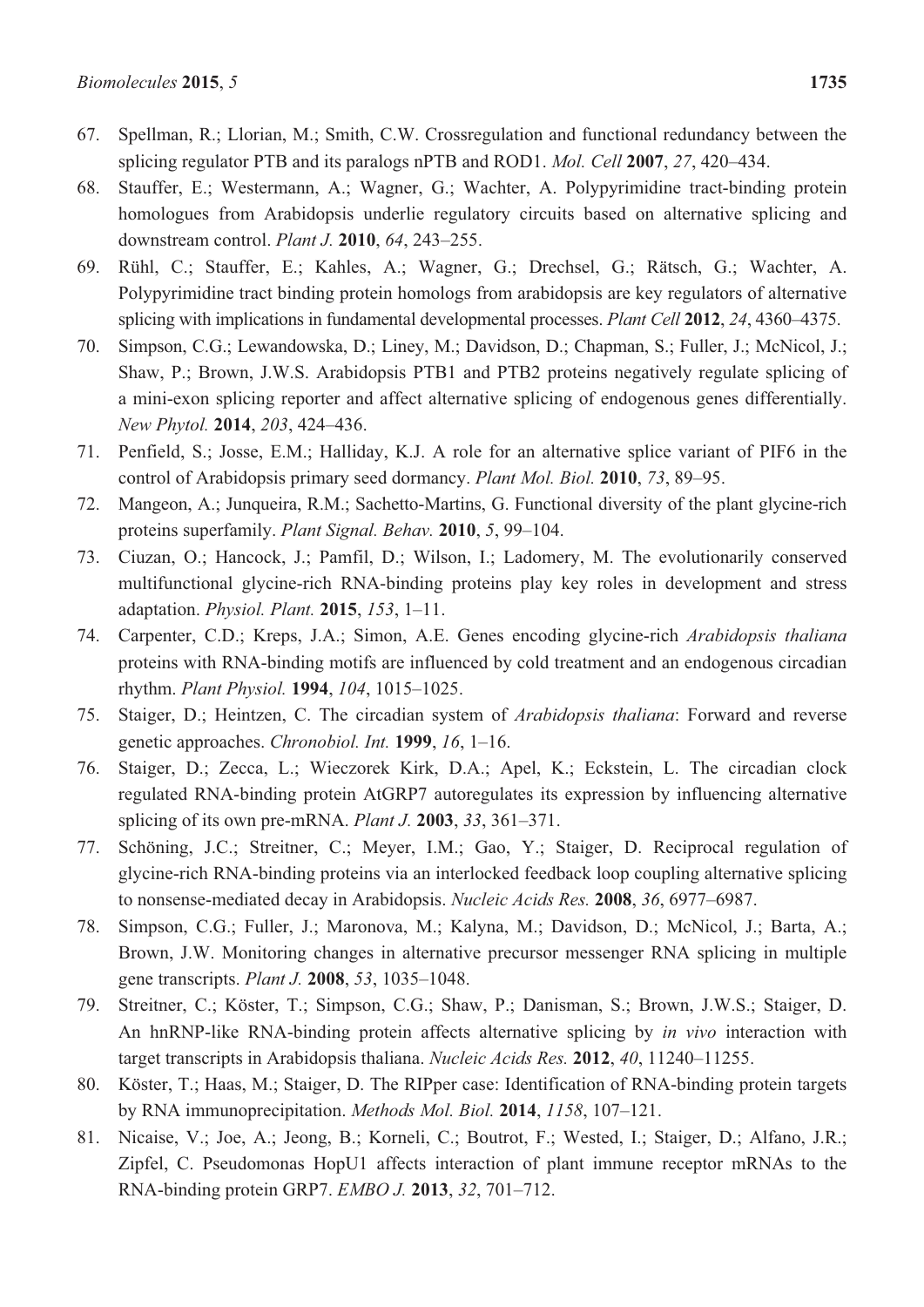- 82. Hackmann, C.; Korneli, C.; Kutyniok, M.; Köster, T.; Wiedenlübbert, M.; Müller, C.; Staiger, D. Salicylic acid-dependent and -independent impact of an RNA-binding protein on plant immunity. *Plant Cell Environ.* **2014**, *37*, 696–706.
- 83. Fu, Z.Q.; Guo, M.; Jeong, B.R.; Tian, F.; Elthon, T.E.; Cerny, R.L.; Staiger, D.; Alfano, J.R. A type III effector ADP-ribosylates RNA-binding proteins and quells plant immunity. *Nature*  **2007**, *447*, 284–288.
- 84. Jeong, B.-R.; Lin, Y.; Joe, A.; Guo, M.; Korneli, C.; Yang, H.; Wang, P.; Yu, M.; Cerny, R.L.; Staiger, D.; *et al*. Structure function analysis of an ADP-ribosyltransferase type III effector and its RNA-binding target in plant immunity. *J. Biol. Chem.* **2011**, *286*, 43272–43281.
- 85. Swaraz, A.M.; Park, Y.D.; Hur, Y. Knock-out mutations of Arabidopsis SmD3-b induce pleotropic phenotypes through altered transcript splicing. *Plant Sci.* **2011**, *180*, 661–671.
- 86. Zhang, Z.; Zhang, S.; Zhang, Y.; Wang, X.; Li, D.; Li, Q.; Yue, M.; Li, Q.; Zhang, Y.E.; Xu, Y.; *et al*. Arabidopsis floral initiator SKB1 confers high salt tolerance by regulating transcription and pre-mRNA splicing through altering histone H4R3 and small nuclear ribonucleoprotein LSM4 methylation. *Plant Cell* **2011**, *23*, 396–411.
- 87. Perez-Santángelo, S.; Mancini, E.; Francey, L.J.; Schlaen, R.G.; Chernomoretz, A.; Hogenesch, J.B.; Yanovsky, M.J. Role for LSM genes in the regulation of circadian rhythms. *Proc. Natl. Acad. Sci. USA* **2014**, *111*, 15166–15171.
- 88. Golisz, A.; Sikorski, P.J.; Kruszka, K.; Kufel, J. Arabidopsis thaliana LSM proteins function in mRNA splicing and degradation. *Nucleic Acids Res.* **2013**, *41*, 6232–6249.
- 89. Cui, P.; Zhang, S.; Ding, F.; Ali, S.; Xiong, L. Dynamic regulation of genome-wide pre-mRNA splicing and stress tolerance by the Sm-like protein LSm5 in Arabidopsis. *Genome Biol.* **2014**, doi:10.1186/gb-2014-15-1-r1.
- 90. Meister, G.; Eggert, C.; Buhler, D.; Brahms, H.; Kambach, C.; Fischer, U. Methylation of Sm proteins by a complex containing PRMT5 and the putative U snRNP assembly factor pICln. *Curr. Biol.* **2001**, *11*, 1990–1994.
- 91. Friesen, W.J.; Paushkin, S.; Wyce, A.; Massenet, S.; Pesiridis, G.S.; van Duyne, G.; Rappsilber, J.; Mann, M.; Dreyfuss, G. The methylosome, a 20S complex containing JBP1 and pICln, produces dimethylarginine-modified Sm proteins. *Mol. Cell Biol.* **2001**, *21*, 8289–8300.
- 92. Pei, Y.; Niu, L.; Lu, F.; Liu, C.; Zhai, J.; Kong, X.; Cao, X. Mutations in the Type II protein arginine methyltransferase AtPRMT5 result in pleiotropic developmental defects in Arabidopsis. *Plant Physiol.* **2007**, *144*, 1913–1923.
- 93. Hernando, C.E.; Sanchez, S.E.; Mancini, E.; Yanovsky, M.J. Genome wide comparative analysis of the effects of PRMT5 and PRMT4/CARM1 arginine methyltransferases on the *Arabidopsis thaliana* transcriptome. *BMC Genomics* **2015**, doi:10.1186/s12864-015-1399-2.
- 94. Sanchez, S.E.; Petrillo, E.; Beckwith, E.J.; Zhang, X.; Rugnone, M.L.; Hernando, C.E.; Cuevas, J.C.; Godoy Herz, M.A.; Depetris-Chauvin, A.; Simpson, C.G.; *et al*. A methyl transferase links the circadian clock to the regulation of alternative splicing. *Nature* **2010**, *468*, 112–116.
- 95. Hong, S.; Song, H.R.; Lutz, K.; Kerstetter, R.A.; Michael, T.P.; McClung, C.R. Type II protein arginine methyltransferase 5 (PRMT5) is required for circadian period determination in *Arabidopsis thaliana*. *Proc. Natl. Acad. Sci. USA* **2010**, *107*, 21211–21216.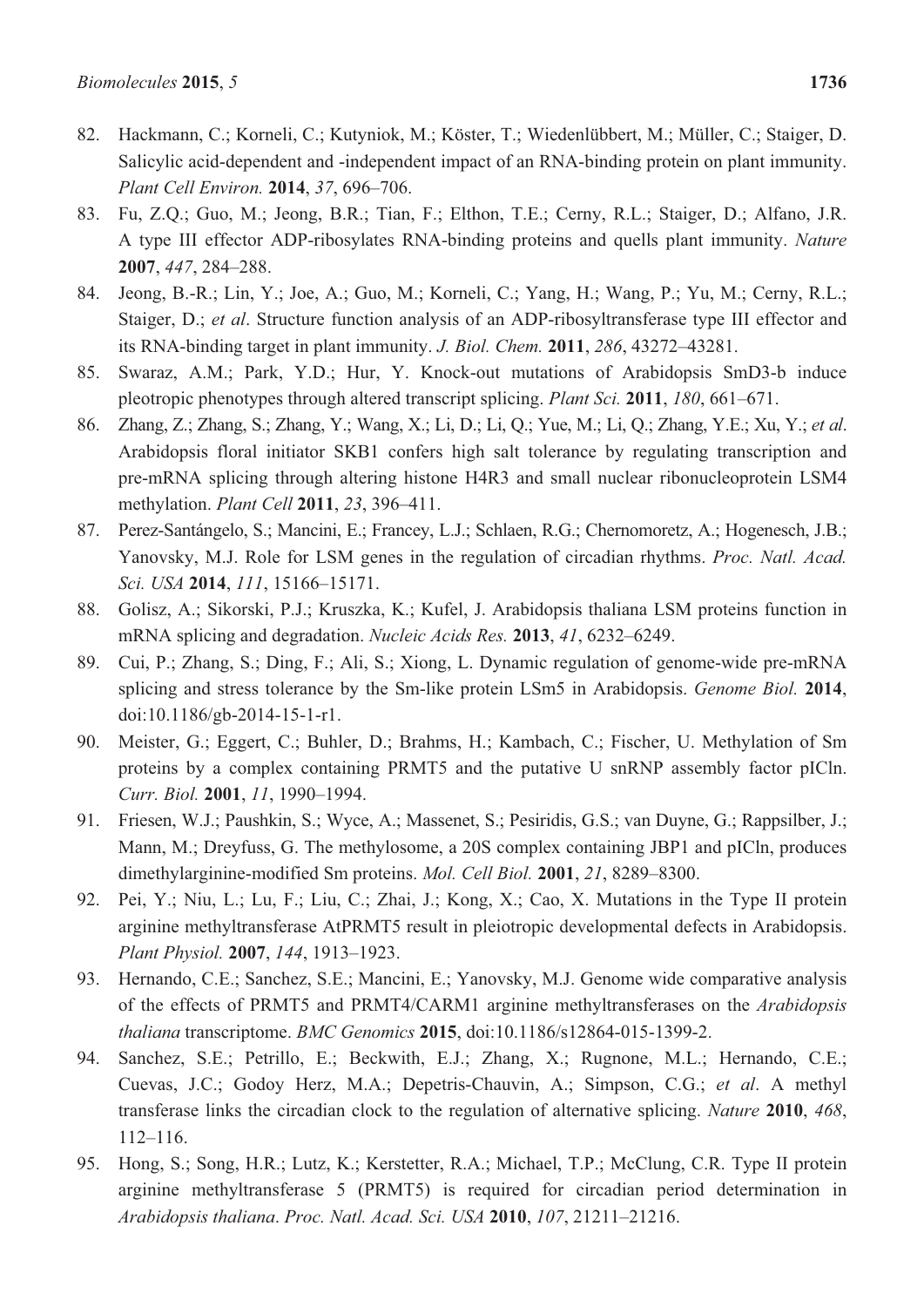- 96. Deng, X.; Gu, L.; Liu, C.; Lu, T.; Lu, F.; Lu, Z.; Cui, P.; Pei, Y.; Wang, B.; Hu, S.; *et al*. Arginine methylation mediated by the Arabidopsis homolog of PRMT5 is essential for proper pre-mRNA splicing. *Proc. Natl. Acad. Sci. USA* **2010**, *107*, 19114–19119.
- 97. Cheng, D.; Côté, J.; Shaaban, S.; Bedford, M.T. The arginine methyltransferase CARM1 regulates the coupling of transcription and mRNA processing. *Mol. Cell* **2007**, *25*, 71–83.
- 98. Niu, L.; Zhang, Y.; Pei, Y.; Liu, C.; Cao, X. Redundant requirement for a pair of PROTEIN ARGININE METHYLTRANSFERASE4 homologs for the proper regulation of Arabidopsis flowering time. *Plant Physiol.* **2008**, *148*, 490–503.
- 99. Lee, B.H.; Kapoor, A.; Zhu, J.; Zhu, J.K. STABILIZED1, a stress-upregulated nuclear protein, is required for pre-mRNA splicing, mRNA turnover, and stress tolerance in Arabidopsis. *Plant Cell* **2006**, *18*, 1736–1749.
- 100. Thalhammer, A.; Bryant, G.; Sulpice, R.; Hincha, D.K. Disordered cold regulated15 proteins protect chloroplast membranes during freezing through binding and folding, but do not stabilize chloroplast enzymes *in vivo*. *Plant Physiol.* **2014**, *166*, 190–201.
- 101. Du, J.-L.; Zhang, S.-W.; Huang, H.-W.; Cai, T.; Li, L.; Chen, S.; He, X.-J. The splicing factor PRP31 is involved in transcriptional gene silencing and stress response in Arabidopsis. *Mol. Plant* **2015**, *8*, 1053–1068.
- 102. Gross-Hardt, R.; Kägi, C.; Baumann, N.; Moore, J.M.; Baskar, R.; Gagliano, W.B.; Jürgens, G.; Grossniklaus, U. LACHESIS restricts gametic cell fate in the female gametophyte of Arabidopsis. *PLoS Biol.* **2007**, *5*, e47.
- 103. Liu, M.; Yuan, L.; Liu, N.Y.; Shi, D.Q.; Liu, J.; Yang, W.C. GAMETOPHYTIC FACTOR 1, involved in pre-mRNA splicing, is essential for megagametogenesis and embryogenesis in Arabidopsis. *J. Integr. Plant Biol.* **2009**, *51*, 261–271.
- 104. Moll, C.; von Lyncker, L.; Zimmermann, S.; Kägi, C.; Baumann, N.; Twell, D.; Grossniklaus, U.; Groß-Hardt, R. CLO/GFA1 and ATO are novel regulators of gametic cell fate in plants. *Plant J.*  **2008**, *56*, 913–921.
- 105. Hornyik, C.; Duc, C.; Rataj, K.; Terzi, L.C.; Simpson, G.G. Alternative polyadenylation of antisense RNAs and flowering time control. *Biochem. Soc. Trans.* **2010**, *38*, 1077–1081.
- 106. Pena, V.; Rozov, A.; Fabrizio, P.; Lührmann, R.; Wahl, M.C. Structure and function of an RNase H domain at the heart of the spliceosome. *EMBO J.* **2008**, *27*, 2929–2940.
- 107. Grainger, R.J.; Beggs, J.D. Prp8 protein: At the heart of the spliceosome. *RNA* **2005**, *11*, 533–557.
- 108. Marquardt, S.; Raitskin, O.; Wu, Z.; Liu, F.; Sun, Q.; Dean, C. Functional consequences of splicing of the antisense transcript COOLAIR on FLC transcription. *Mol. Cell* **2014**, *54*, 156–165.
- 109. Wang, C.; Tian, Q.; Hou, Z.; Mucha, M.; Aukerman, M.; Olsen, O.A. The *Arabidopsis thaliana*  AT PRP39-1 gene, encoding a tetratricopeptide repeat protein with similarity to the yeast pre-mRNA processing protein PRP39, affects flowering time. *Plant Cell Rep.* **2007**, *26*, 1357–1366.
- 110. Song, H.-R.; Song, J.-D.; Cho, J.-N.; Amasino, R.M.; Noh, B.; Noh, Y.-S. The RNA binding protein ELF9 directly reduces SUPPRESSOR OF OVEREXPRESSION OF CO1 transcript levels in Arabidopsis, possibly via nonsense-mediated mRNA decay. *Plant Cell* **2009**, *21*, 1195–1211.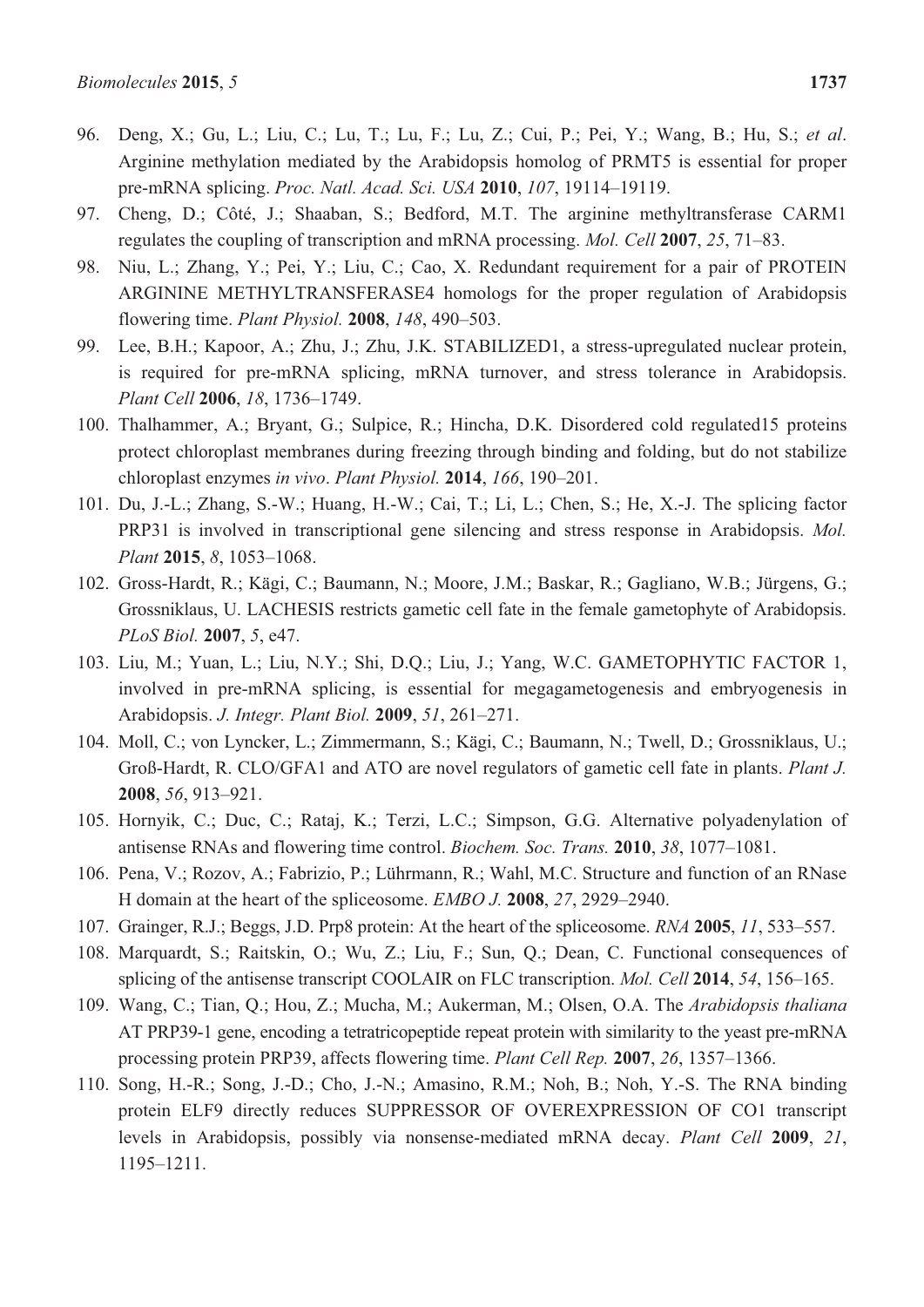- 111. Sugliani, M.; Brambilla, V.; Clerkx, E.J.; Koornneef, M.; Soppe, W.J. The conserved splicing factor SUA controls alternative splicing of the developmental regulator ABI3 in Arabidopsis. *Plant Cell* **2010**, *22*, 1936–1946.
- 112. Hogg, R.; McGrail, J.C.; O'Keefe, R.T. The function of the NineTeen Complex (NTC) in regulating spliceosome conformations and fidelity during pre-mRNA splicing. *Biochem. Soc. Trans.* **2010**, *38*, 1110–1115.
- 113. Palma, K.; Zhao, Q.; Cheng, Y.T.; Bi, D.; Monaghan, J.; Cheng, W.; Zhang, Y.; Li, X. Regulation of plant innate immunity by three proteins in a complex conserved across the plant and animal kingdoms. *Genes Dev.* **2007**, *21*, 1484–1493.
- 114. Zhang, Y.; Goritschnig, S.; Dong, X.; Li, X. A gain-of-function mutation in a plant disease resistance gene leads to constitutive activation of downstream signal transduction pathways in suppressor of Npr1-1, constitutive 1. *Plant Cell* **2003**, *15*, 2636–2646.
- 115. Monaghan, J.; Xu, F.; Gao, M.; Zhao, Q.; Palma, K.; Long, C.; Chen, S.; Zhang, Y.; Li, X. Two Prp19-like U-box proteins in the MOS4-associated complex play redundant roles in plant innate immunity. *PLoS Pathog.* **2009**, *5*, e1000526.
- 116. Xu, F.; Xu, S.; Wiermer, M.; Zhang, Y.; Li, X. The cyclin L homolog MOS12 and the MOS4-associated complex are required for proper splicing of plant resistance genes. *Plant J.*  **2012**, *70*, 916–928.
- 117. Zhang, Z.; Liu, Y.; Ding, P.; Li, Y.; Kong, Q.; Zhang, Y. Splicing of receptor-like kinase-encoding SNC4 and CERK1 is regulated by two conserved splicing factors that are required for plant immunity. *Mol. Plant* **2014**, *7*, 1766–1775.
- 118. Monaghan, J.; Xu, F.; Xu, S.; Zhang, Y.; Li, X. Two putative RNA-binding proteins function with unequal genetic redundancy in the MOS4-associated complex. *Plant Physiol.* **2010**, *154*, 1783–1793.
- 119. Rasche, N.; Dybkov, O.; Schmitzova, J.; Akyildiz, B.; Fabrizio, P.; Luhrmann, R. Cwc2 and its human homologue RBM22 promote an active conformation of the spliceosome catalytic centre. *EMBO J.* **2012**, *31*, 1591–1604.
- 120. Wang, X.; Wu, F.; Xie, Q.; Wang, H.; Wang, Y.; Yue, Y.; Gahura, O.; Ma, S.; Liu, L.; Cao, Y.; *et al.* SKIP Is a Component of the Spliceosome Linking Alternative Splicing and the Circadian Clock in Arabidopsis. *Plant Cell* **2012**, *24*, 3278–3295.
- 121. Feng, J.; Li, J.; Gao, Z.; Lu, Y.; Yu, J.; Zheng, Q.; Yan, S.; Zhang, W.; He, H.; Ma, L.; *et al*. SKIP confers osmotic tolerance during salt stress by controlling alternative gene splicing in Arabidopsis. *Mol. Plant* **2015**, *8*, 1038–1052.
- 122. Jones, M.A.; Williams, B.A.; McNicol, J.; Simpson, C.G.; Brown, J.W.S.; Harmer, S.L. Mutation of Arabidopsis SPLICEOSOMAL TIMEKEEPER LOCUS1 causes circadian clock defects. *Plant Cell* **2012**, *24*, 4907–4916.
- 123. Dias, A.P.; Dufu, K.; Lei, H.; Reed, R. A role for TREX components in the release of spliced mRNA from nuclear speckle domains. *Nat. Commun.* **2010**, doi:10.1038/ncomms1103.
- 124. Xu, C.; Zhou, X.; Wen, C.-K. HYPER RECOMBINATION1 of the THO/TREX complex plays a role in controlling transcription of the REVERSION-TO-ETHYLENE SENSITIVITY1 gene in Arabidopsis. *PLoS Genet.* **2015**, *11*, e1004956.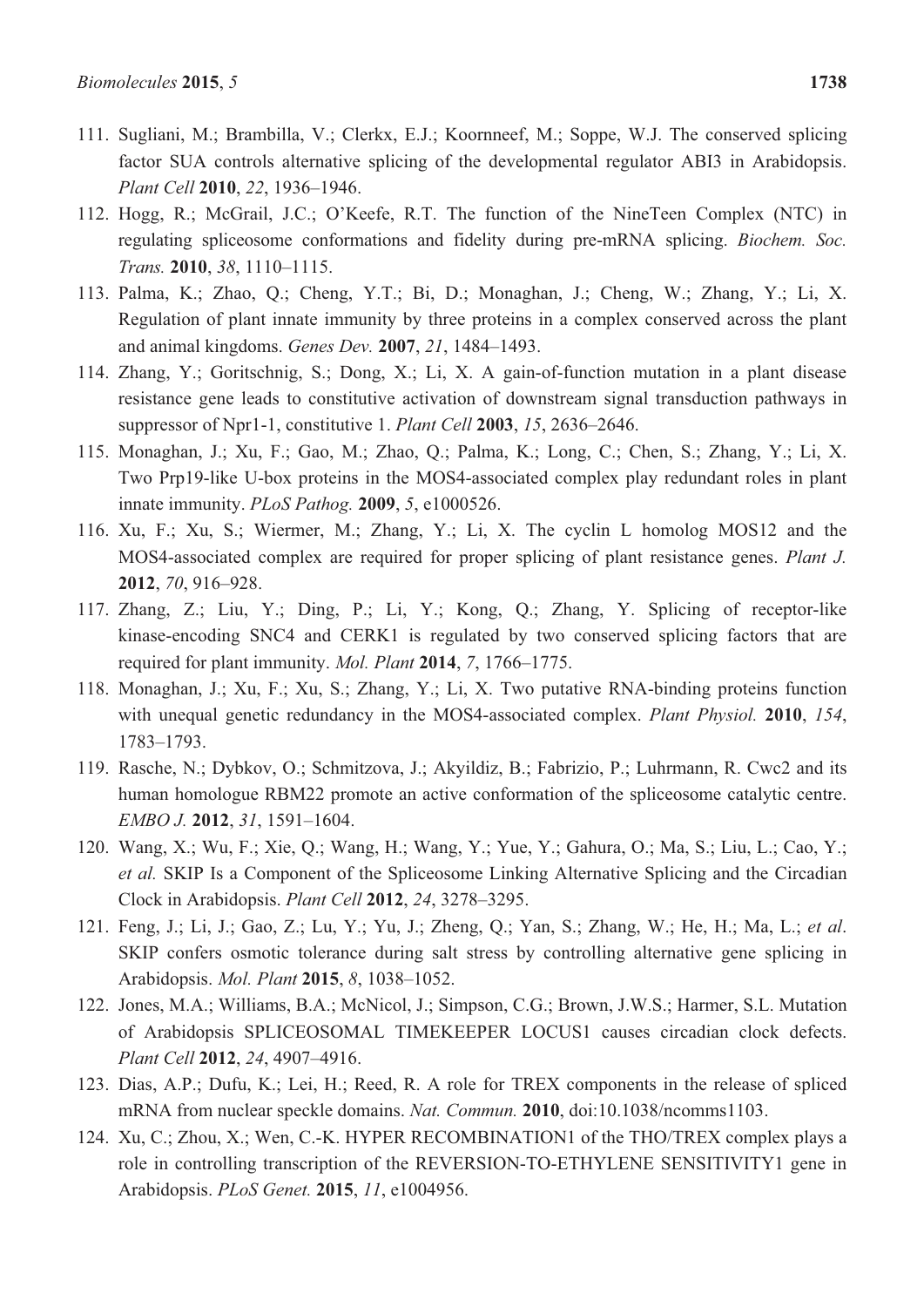- 125. Furumizu, C.; Tsukaya, H.; Komeda, Y. Characterization of EMU, the Arabidopsis homolog of the yeast THO complex member HPR1. *RNA* **2010**, *16*, 1809–1817.
- 126. Francisco-Mangilet, A.G.; Karlsson, P.; Kim, M.-H.; Eo, H.J.; Oh, S.A.; Kim, J.H.; Kulcheski, F.R.; Park, S.K.; Manavella, P.A. THO2, core member of the THO/TREX complex, is required for micro RNA production in Arabidopsis. *Plant J.* **2015**, *82*, 1018–1029.
- 127. Chen, T.; Cui, P.; Chen, H.; Ali, S.; Zhang, S.; Xiong, L. A KH-domain RNA-binding protein interacts with FIERY2/CTD phosphatase-like 1 and splicing factors and is important for pre-mRNA splicing in Arabidopsis. *PLoS Genet.* **2013**, *9*, e1003875.
- 128. Guan, Q.; Wu, J.; Zhang, Y.; Jiang, C.; Liu, R.; Chai, C.; Zhu, J. A DEAD box RNA helicase is critical for pre-mRNA splicing, cold-responsive gene regulation, and cold tolerance in Arabidopsis. *Plant Cell* **2013**, *25*, 342–356.
- 129. Tanabe, N.; Yoshimura, K.; Kimura, A.; Yabuta, Y.; Shigeoka, S. Differential expression of alternatively spliced mRNAs of Arabidopsis SR protein homologues, atSR30 and atSR45a, in response to environmental stress. *Plant Cell Physiol.* **2007**, *48*, 1036–1049.
- 130. Tanabe, N.; Kimura, A.; Yoshimura, K.; Shigeoka, S. Plant-specific SR-related protein atSR45a interacts with spliceosomal proteins in plant nucleus. *Plant Mol. Biol.* **2009**, *70*, 241–252.
- 131. Sasaki, T.; Kanno, T.; Liang, S.-C.; Chen, P.-Y.; Liao, W.-W.; Lin, W.-D.; Matzke, A.J.M.; Matzke, M. An Rtf2 domain-containing protein influences pre-mrna splicing and is essential for embryonic development in *Arabidopsis thaliana*. *Genetics* **2015**, *200*, 523–535.
- 132. Ohtani, M.; Demura, T.; Sugiyama, M. Arabidopsis ROOT INITIATION DEFECTIVE1, a DEAH-box RNA helicase involved in pre-mRNA splicing, is essential for plant development. *Plant Cell* **2013**, *25*, 2056–2069.
- 133. Raczynska, K.D.; Simpson, C.G.; Ciesiolka, A.; Szewc, L.; Lewandowska, D.; McNicol, J.; Szweykowska-Kulinska, Z.; Brown, J.W.; Jarmolowski, A. Involvement of the nuclear cap-binding protein complex in alternative splicing in *Arabidopsis thaliana*. *Nucleic Acids Res.* **2010**, *38*, 265–278.
- 134. Laubinger, S.; Sachsenberg, T.; Zeller, G.; Busch, W.; Lohmann, J.U.; Ratsch, G.; Weigel, D. Dual roles of the nuclear cap-binding complex and SERRATE in pre-mRNA splicing and microRNA processing in *Arabidopsis thaliana*. *Proc. Natl. Acad. Sci. USA* **2008**, *105*, 8795–8800.
- 135. Rogers, K.; Chen, X. Biogenesis, turnover, and mode of action of plant microRNAs. *Plant Cell*  **2013**, *25*, 2383–2399.
- 136. Brodersen, P.; Sakvarelidze-Achard, L.; Bruun-Rasmussen, M.; Dunoyer, P.; Yamamoto, Y.Y.; Sieburth, L.; Voinnet, O. Widespread translational inhibition by plant miRNAs and siRNAs. *Science* **2008**, *320*, 1185–1190.
- 137. Ren, G.; Xie, M.; Dou, Y.; Zhang, S.; Zhang, C.; Yu, B. Regulation of miRNA abundance by RNA binding protein TOUGH in Arabidopsis. *Proc. Natl. Acad. Sci. USA* **2012**, *109*, 12817–12821.
- 138. Kim, S.; Yang, J.-Y.; Xu, J.; Jang, I.-C.; Prigge, M.J.; Chua, N.-H. Two CAP BINDING PROTEINS CBP20 and CBP80 are involved in processing primary microRNAs. *Plant Cell Physiol.* **2008**, *49*, 1634–1644.
- 139. Gregory, B.D.; O'Malley, R.C.; Lister, R.; Urich, M.A.; Tonti-Filippini, J.; Chen, H.; Millar, A.H.; Ecker, J.R. A link between RNA metabolism and silencing affecting Arabidopsis development. *Dev. Cell* **2008**, *14*, 854–866.